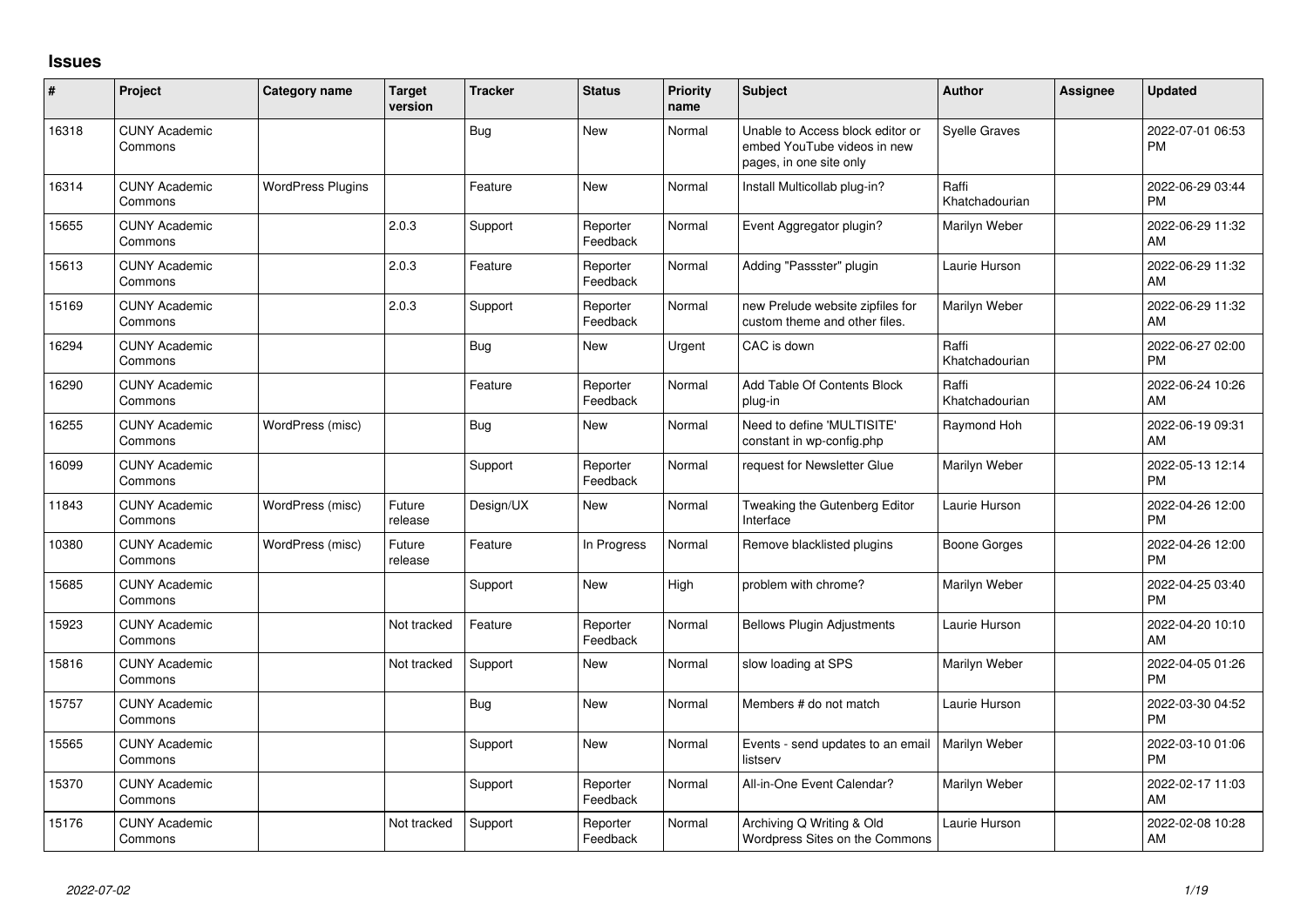| #     | Project                         | <b>Category name</b>     | <b>Target</b><br>version | <b>Tracker</b> | <b>Status</b>        | <b>Priority</b><br>name | <b>Subject</b>                                                       | <b>Author</b>           | <b>Assignee</b> | <b>Updated</b>                |
|-------|---------------------------------|--------------------------|--------------------------|----------------|----------------------|-------------------------|----------------------------------------------------------------------|-------------------------|-----------------|-------------------------------|
| 15260 | <b>CUNY Academic</b><br>Commons |                          |                          | Support        | Reporter<br>Feedback | Normal                  | Diacritical markings   European<br><b>Stages</b>                     | Marilyn Weber           |                 | 2022-02-04 08:16<br>AM        |
| 15045 | <b>CUNY Academic</b><br>Commons |                          |                          | Support        | <b>New</b>           | Normal                  | no result for KCeL in the search<br>box on the commons               | Marilyn Weber           |                 | 2021-12-10 11:29<br>AM        |
| 13650 | <b>CUNY Academic</b><br>Commons | Group Library            | Future<br>release        | Feature        | <b>New</b>           | Normal                  | Forum Attachments in Group<br>Library                                | Laurie Hurson           |                 | 2021-11-19 12:30<br><b>PM</b> |
| 14940 | <b>CUNY Academic</b><br>Commons |                          |                          | Bug            | <b>New</b>           | Normal                  | Discrepancy between Commons<br>profile "sites" and actual # of sites | Laurie Hurson           |                 | 2021-11-08 11:09<br>AM        |
| 14936 | <b>CUNY Academic</b><br>Commons |                          |                          | <b>Bug</b>     | <b>New</b>           | Normal                  | Commons websites blocked by<br>SPS campus network                    | Laurie Hurson           |                 | 2021-11-03 03:57<br><b>PM</b> |
| 14911 | <b>CUNY Academic</b><br>Commons | <b>WordPress Themes</b>  | Not tracked              | Support        | <b>New</b>           | Normal                  | Twentytwentyone theme                                                | Marilyn Weber           |                 | 2021-10-28 10:37<br><b>AM</b> |
| 14900 | <b>CUNY Academic</b><br>Commons |                          | Not tracked              | Support        | Reporter<br>Feedback | Normal                  | previous theme?                                                      | Marilyn Weber           |                 | 2021-10-25 10:31<br>AM        |
| 14842 | <b>CUNY Academic</b><br>Commons |                          | Not tracked              | Support        | Reporter<br>Feedback | Normal                  | Question about widgets and block<br>editor                           | Gina Cherry             |                 | 2021-10-06 03:01<br><b>PM</b> |
| 14792 | <b>CUNY Academic</b><br>Commons |                          |                          | Bug            | New                  | Normal                  | Inconsistent email notifications<br>from gravity forms               | Raffi<br>Khatchadourian |                 | 2021-10-04 01:50<br><b>PM</b> |
| 14784 | <b>CUNY Academic</b><br>Commons |                          |                          | Support        | Reporter<br>Feedback | Normal                  | User report of logo problem when<br>using Customizer theme           | Marilyn Weber           |                 | 2021-09-17 10:25<br>AM        |
| 14629 | <b>CUNY Academic</b><br>Commons |                          | Not tracked              | <b>Bug</b>     | Reporter<br>Feedback | Normal                  | Possible Post Order Bug?                                             | <b>Syelle Graves</b>    |                 | 2021-09-14 10:47<br>AM        |
| 14538 | <b>CUNY Academic</b><br>Commons |                          | Not tracked              | Support        | Reporter<br>Feedback | Normal                  | <b>Weebly To Commons</b>                                             | Laurie Hurson           |                 | 2021-09-14 10:47<br><b>AM</b> |
| 14398 | <b>CUNY Academic</b><br>Commons |                          | Not tracked              | Support        | Reporter<br>Feedback | Normal                  | Events plug-in notification problem                                  | Marilyn Weber           |                 | 2021-05-11 11:21<br><b>AM</b> |
| 14074 | <b>CUNY Academic</b><br>Commons | WordPress (misc)         | Not tracked              | Support        | Reporter<br>Feedback | Normal                  | page password protection problem                                     | Marilyn Weber           |                 | 2021-03-02 11:03<br><b>AM</b> |
| 13912 | <b>CUNY Academic</b><br>Commons |                          | Not tracked              | Feature        | Hold                 | Low                     | posting "missed schedule"                                            | Marilyn Weber           |                 | 2021-02-23 10:46<br><b>AM</b> |
| 13975 | <b>CUNY Academic</b><br>Commons | Social Paper             | Not tracked              | Support        | Reporter<br>Feedback | Normal                  | can't approve comments on Social<br>Paper paper                      | Marilyn Weber           |                 | 2021-02-12 09:33<br><b>AM</b> |
| 13255 | <b>CUNY Academic</b><br>Commons |                          | Not tracked              | Support        | Reporter<br>Feedback | Normal                  | Accessibility problems                                               | Marilyn Weber           |                 | 2020-09-01 05:48<br><b>PM</b> |
| 12436 | <b>CUNY Academic</b><br>Commons |                          | Not tracked              | Bug            | Assigned             | Normal                  | Nightly system downtime                                              | Boone Gorges            |                 | 2020-08-01 09:30<br>AM        |
| 13048 | <b>CUNY Academic</b><br>Commons | Shortcodes and<br>embeds | Future<br>release        | Feature        | <b>New</b>           | Normal                  | Jupyter Notebooks support                                            | Boone Gorges            |                 | 2020-07-14 11:46<br>AM        |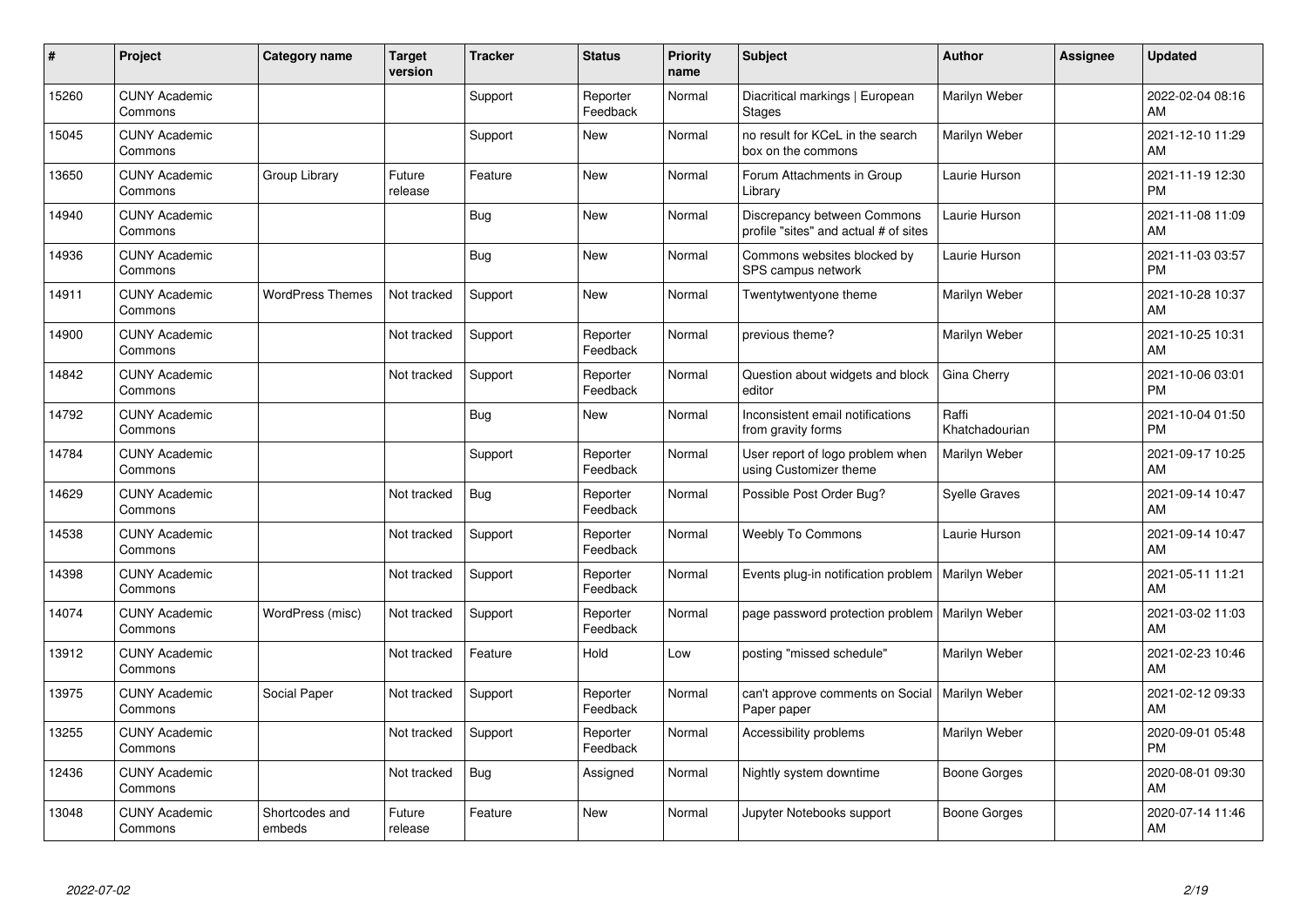| #     | Project                         | <b>Category name</b>      | <b>Target</b><br>version | <b>Tracker</b> | <b>Status</b>        | <b>Priority</b><br>name | <b>Subject</b>                                                                                | <b>Author</b> | Assignee | <b>Updated</b>                |
|-------|---------------------------------|---------------------------|--------------------------|----------------|----------------------|-------------------------|-----------------------------------------------------------------------------------------------|---------------|----------|-------------------------------|
| 13034 | <b>CUNY Academic</b><br>Commons |                           | Not tracked              | Support        | Reporter<br>Feedback | Normal                  | a site is asking people to join the<br>Commons to get a download                              | Marilyn Weber |          | 2020-07-12 07:23<br>AM        |
| 12573 | <b>CUNY Academic</b><br>Commons | <b>WordPress Plugins</b>  | Future<br>release        | Bug            | <b>New</b>           | Normal                  | <b>CommentPress Core Issues</b>                                                               | scott voth    |          | 2020-03-24 04:32<br><b>PM</b> |
| 12360 | <b>CUNY Academic</b><br>Commons | <b>WordPress Themes</b>   | Not tracked              | Bug            | Reporter<br>Feedback | Normal                  | site just says "DANTE We are<br>currently in maintenance mode,<br>please check back shortly." | Marilyn Weber |          | 2020-02-04 12:13<br><b>PM</b> |
| 12352 | <b>CUNY Academic</b><br>Commons |                           | Not tracked              | Support        | New                  | Normal                  | "posts list" page builder block<br>option                                                     | Marilyn Weber |          | 2020-02-03 01:29<br><b>PM</b> |
| 12350 | <b>CUNY Academic</b><br>Commons | <b>Blogs (BuddyPress)</b> | Not tracked              | Support        | Reporter<br>Feedback | Normal                  | URL creation problem                                                                          | Marilyn Weber |          | 2020-02-03 11:27<br>AM        |
| 12328 | <b>CUNY Academic</b><br>Commons |                           | Not tracked              | Support        | <b>New</b>           | Normal                  | Sign up Code for Non-CUNY<br>Faculty                                                          | Laurie Hurson |          | 2020-01-28 10:25<br>AM        |
| 12198 | <b>CUNY Academic</b><br>Commons |                           | Not tracked              | Bug            | Reporter<br>Feedback | Normal                  | Duplicate listing in My Sites                                                                 | Tom Harbison  |          | 2019-12-09 05:50<br><b>PM</b> |
| 11519 | <b>CUNY Academic</b><br>Commons |                           | Not tracked              | Support        | Assigned             | Normal                  | comment option not appearing                                                                  | Marilyn Weber |          | 2019-09-24 10:28<br>AM        |
| 11860 | <b>CUNY Academic</b><br>Commons | Registration              | Future<br>release        | Feature        | <b>New</b>           | Normal                  | Ensure Students Are Aware They<br>Can Use Aliases At Registration                             | scott voth    |          | 2019-09-24 08:46<br>AM        |
| 11848 | <b>CUNY Academic</b><br>Commons |                           | Not tracked              | Support        | Hold                 | Normal                  | a Dean of Faculty wants to share<br>a large file                                              | Marilyn Weber |          | 2019-09-24 08:44<br>AM        |
| 11788 | <b>CUNY Academic</b><br>Commons | <b>WordPress Plugins</b>  | Future<br>release        | Support        | Reporter<br>Feedback | Normal                  | Plugin Request - Browse Aloud                                                                 | scott voth    |          | 2019-09-24 08:42<br>AM        |
| 10273 | <b>CUNY Academic</b><br>Commons | Registration              | Not tracked              | Support        | Reporter<br>Feedback | Normal                  | users combining CF and campus<br>address                                                      | Marilyn Weber |          | 2019-09-18 10:58<br>AM        |
| 11787 | <b>CUNY Academic</b><br>Commons |                           | Not tracked              | Support        | Reporter<br>Feedback | Normal                  | automated comments notifications<br>on ZenDesk                                                | Marilyn Weber |          | 2019-08-26 06:18<br><b>PM</b> |
| 11771 | <b>CUNY Academic</b><br>Commons |                           | Not tracked              | Support        | Reporter<br>Feedback | Normal                  | post displays in sections                                                                     | Marilyn Weber |          | 2019-08-20 10:34<br>AM        |
| 11556 | <b>CUNY Academic</b><br>Commons | Courses                   | Not tracked              | Bug            | Reporter<br>Feedback | Normal                  | Instructor name given in course<br>listina                                                    | Tom Harbison  |          | 2019-06-25 04:12<br><b>PM</b> |
| 11509 | <b>CUNY Academic</b><br>Commons |                           | Not tracked              | Support        | Reporter<br>Feedback | Normal                  | deleted Page causing a Menu<br>problem?                                                       | Marilyn Weber |          | 2019-06-04 09:54<br>AM        |
| 11415 | <b>CUNY Academic</b><br>Commons | <b>WordPress Plugins</b>  | Not tracked              | Bug            | Reporter<br>Feedback | Normal                  | Blog Subscriptions in Jetpack                                                                 | Laurie Hurson |          | 2019-05-14 10:34<br>AM        |
| 11392 | <b>CUNY Academic</b><br>Commons |                           | Future<br>release        | Bug            | New                  | Normal                  | Migrate users away from<br><b>StatPress</b>                                                   | Boone Gorges  |          | 2019-04-23 03:53<br><b>PM</b> |
| 9720  | <b>CUNY Academic</b><br>Commons | Authentication            | Future<br>release        | Feature        | <b>New</b>           | Normal                  | The Commons should be an<br>oAuth provider                                                    | Boone Gorges  |          | 2019-03-01 02:04<br><b>PM</b> |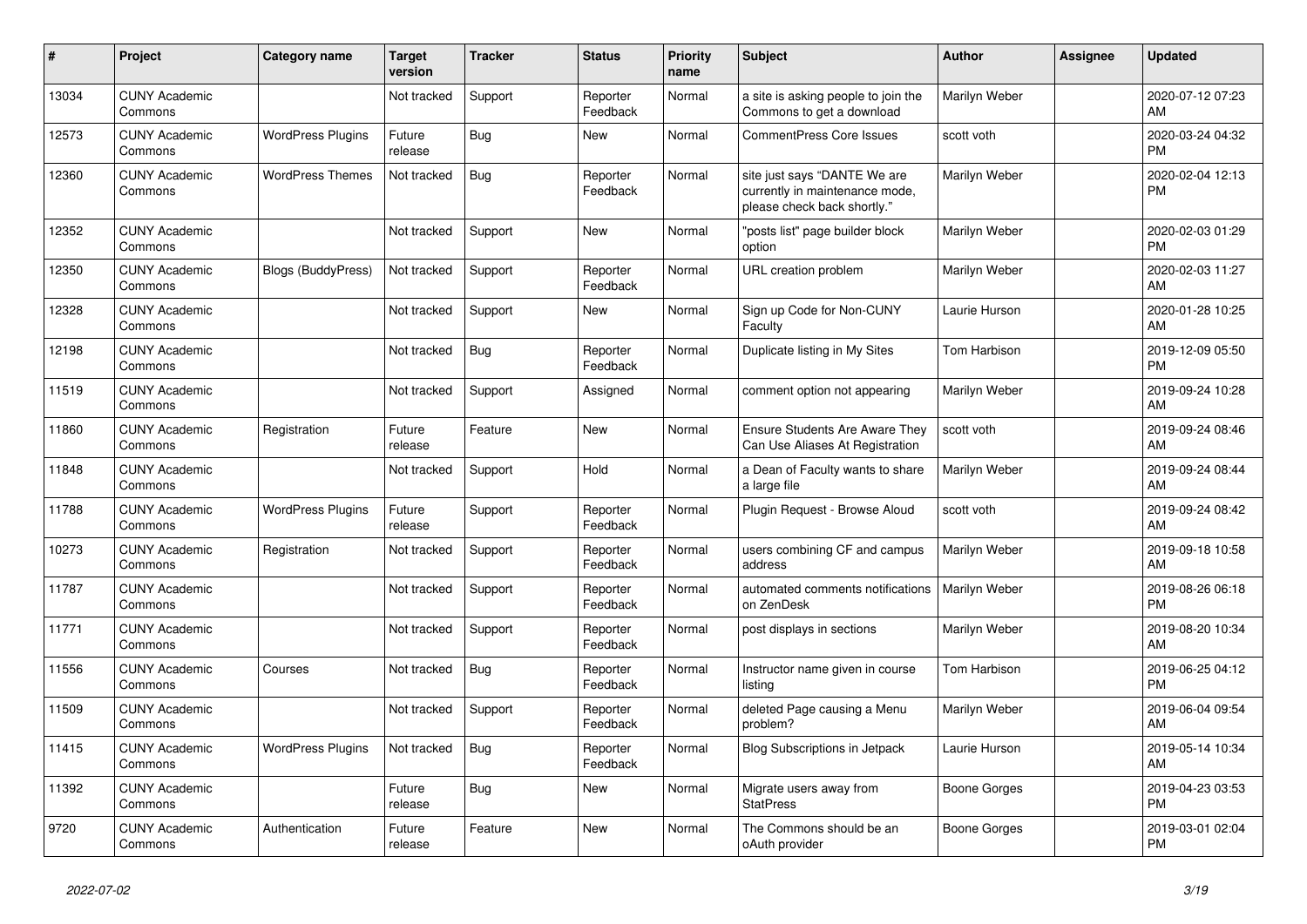| #     | Project                         | <b>Category name</b>       | <b>Target</b><br>version | <b>Tracker</b> | <b>Status</b>        | <b>Priority</b><br>name | Subject                                                                                                      | Author                  | <b>Assignee</b>   | <b>Updated</b>                |
|-------|---------------------------------|----------------------------|--------------------------|----------------|----------------------|-------------------------|--------------------------------------------------------------------------------------------------------------|-------------------------|-------------------|-------------------------------|
| 11120 | <b>CUNY Academic</b><br>Commons | <b>WordPress Plugins</b>   | Not tracked              | Bug            | Reporter<br>Feedback | Normal                  | Events Manager Events Not<br>Showing Up                                                                      | Mark Webb               |                   | 2019-02-27 04:10<br><b>PM</b> |
| 11131 | <b>CUNY Academic</b><br>Commons |                            | Future<br>release        | Feature        | Reporter<br>Feedback | Normal                  | Image Annotation Plugins                                                                                     | Laurie Hurson           |                   | 2019-02-26 11:33<br>AM        |
| 11077 | <b>CUNY Academic</b><br>Commons | Events                     | Not tracked              | Feature        | Reporter<br>Feedback | Normal                  | Show event category description<br>in event list view                                                        | Raffi<br>Khatchadourian |                   | 2019-02-12 10:38<br><b>PM</b> |
| 11024 | <b>CUNY Academic</b><br>Commons | WordPress (misc)           | Future<br>release        | Bug            | <b>New</b>           | Normal                  | Subsites should not show "you<br>should update your .htaccess<br>now" notice after permalink setting<br>save | <b>Boone Gorges</b>     |                   | 2019-01-28 01:35<br><b>PM</b> |
| 10982 | <b>CUNY Academic</b><br>Commons | Domain Mapping             | Not tracked              | Support        | Reporter<br>Feedback | Normal                  | <b>CNAME</b> question                                                                                        | scott voth              |                   | 2019-01-22 04:29<br><b>PM</b> |
| 10769 | <b>CUNY Academic</b><br>Commons | <b>WordPress Themes</b>    | Not tracked              | Bug            | Reporter<br>Feedback | Normal                  | 2011 Theme Sidebar                                                                                           | Mark Webb               |                   | 2018-12-04 04:09<br><b>PM</b> |
| 10657 | <b>CUNY Academic</b><br>Commons |                            | Not tracked              | Support        | Reporter<br>Feedback | Normal                  | child theme problems                                                                                         | Marilyn Weber           |                   | 2018-11-08 01:19<br><b>PM</b> |
| 5992  | <b>CUNY Academic</b><br>Commons | <b>Email Notifications</b> | Future<br>release        | Feature        | New                  | Normal                  | Changing the From line of<br>autogenerated blog emails                                                       | Marilyn Weber           |                   | 2018-09-27 05:19<br><b>PM</b> |
| 6356  | <b>CUNY Academic</b><br>Commons | <b>WordPress Plugins</b>   | Future<br>release        | Bug            | Reporter<br>Feedback | Low                     | Should Subscribe2 be<br>deprecated?                                                                          | Luke Waltzer            |                   | 2017-03-20 12:20<br><b>PM</b> |
| 6755  | <b>CUNY Academic</b><br>Commons | WordPress (misc)           | Future<br>release        | Bug            | <b>New</b>           | Normal                  | Cannot Deactivate Plugin                                                                                     | Laura Kane              |                   | 2016-11-16 01:12<br><b>PM</b> |
| 5199  | <b>CUNY Academic</b><br>Commons | Social Paper               | Future<br>release        | Feature        | <b>New</b>           | Normal                  | add tables to the SP editor                                                                                  | Marilyn Weber           |                   | 2016-10-24 11:27<br>AM        |
| 6332  | <b>CUNY Academic</b><br>Commons | WordPress (misc)           | Future<br>release        | Feature        | <b>New</b>           | Normal                  | Allow uploaded files to be marked<br>as private in an ad hoc way                                             | Boone Gorges            |                   | 2016-10-17 11:41<br><b>PM</b> |
| 5489  | <b>CUNY Academic</b><br>Commons | Social Paper               | Future<br>release        | Feature        | <b>New</b>           | Normal                  | Asc/desc sorting for Social Paper<br>directories                                                             | Boone Gorges            |                   | 2016-04-21 10:06<br><b>PM</b> |
| 5488  | <b>CUNY Academic</b><br>Commons | Social Paper               | Future<br>release        | Bug            | <b>New</b>           | Normal                  | Add a "last edited by" field to<br>Social Paper group directories                                            | <b>Boone Gorges</b>     |                   | 2016-04-21 10:05<br><b>PM</b> |
| 5205  | <b>CUNY Academic</b><br>Commons | Social Paper               | Future<br>release        | Feature        | New                  | Normal                  | Social Paper folders                                                                                         | Marilyn Weber           |                   | 2016-02-11 10:24<br><b>PM</b> |
| 364   | <b>CUNY Academic</b><br>Commons | <b>WordPress Plugins</b>   | Future<br>release        | Feature        | New                  | Normal                  | <b>Bulletin Board</b>                                                                                        | Matt Gold               |                   | 2015-01-05 08:50<br>PM        |
| 2576  | <b>NYCDH Community</b><br>Site  |                            |                          | Bug            | Hold                 | Low                     | Test Next Button in Javascript<br><b>Tutorial Under Activities</b>                                           | <b>Mark Newton</b>      | Alex Gil          | 2013-05-18 02:55<br><b>PM</b> |
| 2577  | <b>NYCDH Community</b><br>Site  |                            |                          | Feature        | Assigned             | Low                     | Investigate Potential to Add Links<br>to the Forum                                                           | <b>Mark Newton</b>      | Alex Gil          | 2013-05-16 09:40<br><b>PM</b> |
| 11968 | JustPublics@365<br>MediaCamp    |                            |                          | Feature        | New                  | Normal                  | Nanoscience Retractable Display<br>Unit                                                                      | Donald Cherry           | Bonnie<br>Eissner | 2021-02-19 08:50<br>AM        |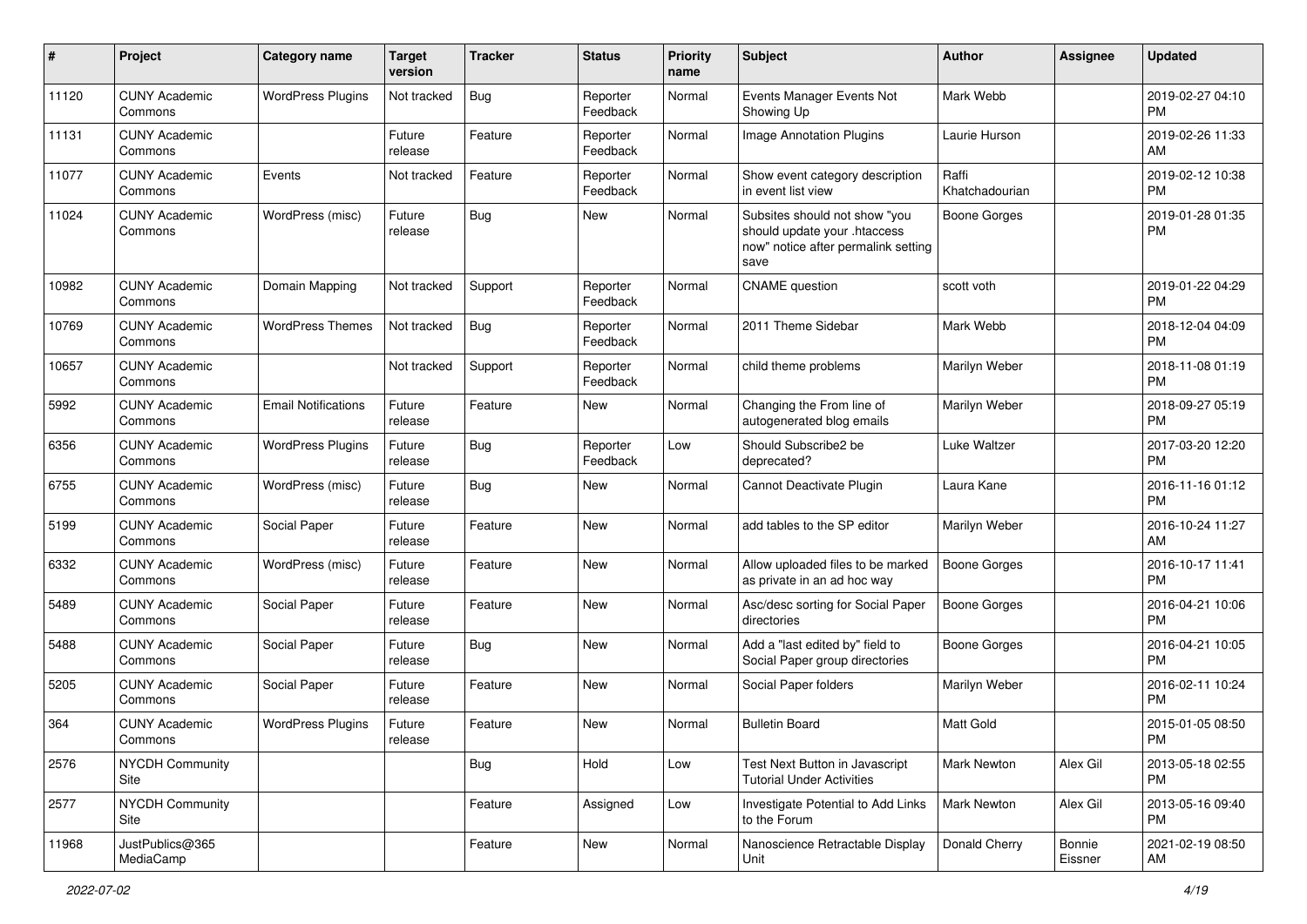| #     | Project                         | <b>Category name</b>       | <b>Target</b><br>version | <b>Tracker</b> | <b>Status</b>        | <b>Priority</b><br>name | <b>Subject</b>                                                                             | Author                  | <b>Assignee</b> | <b>Updated</b>                |
|-------|---------------------------------|----------------------------|--------------------------|----------------|----------------------|-------------------------|--------------------------------------------------------------------------------------------|-------------------------|-----------------|-------------------------------|
| 16199 | <b>CUNY Academic</b><br>Commons | <b>Directories</b>         | 2.0.3                    | <b>Bug</b>     | New                  | Normal                  | Removed "Semester" Filter from<br><b>Courses Directory</b>                                 | Laurie Hurson           | Boone<br>Gorges | 2022-06-29 11:32<br>AM        |
| 12121 | <b>CUNY Academic</b><br>Commons | <b>WordPress Plugins</b>   | 2.0.3                    | Feature        | Reporter<br>Feedback | Normal                  | Embedding H5P Iframes on<br>Commons Site                                                   | Laurie Hurson           | Boone<br>Gorges | 2022-06-29 11:32<br>AM        |
| 16307 | <b>CUNY Academic</b><br>Commons |                            |                          | <b>Bug</b>     | New                  | Normal                  | Add brief messaging to<br>accept/decline group membership<br>requests                      | Matt Gold               | Boone<br>Gorges | 2022-06-27 06:13<br>PM        |
| 15604 | <b>CUNY Academic</b><br>Commons | <b>Email Notifications</b> | Future<br>release        | Feature        | Assigned             | Normal                  | Restructure Commons Group<br>Digest Email Messages                                         | Matt Gold               | Boone<br>Gorges | 2022-05-26 10:45<br>AM        |
| 15883 | <b>CUNY Academic</b><br>Commons |                            | 2.1.0                    | Feature        | New                  | Normal                  | Release BPGES update                                                                       | Boone Gorges            | Boone<br>Gorges | 2022-05-26 10:39<br>AM        |
| 15210 | <b>CUNY Academic</b><br>Commons | Analytics                  | Not tracked              | Design/UX      | New                  | Normal                  | Google Analytics improvements                                                              | Colin McDonald          | Boone<br>Gorges | 2022-05-24 10:47<br>AM        |
| 16092 | <b>CUNY Academic</b><br>Commons |                            | Future<br>release        | Feature        | Hold                 | Normal                  | Don't show main site in Site<br>search results                                             | Boone Gorges            | Boone<br>Gorges | 2022-05-17 03:12<br><b>PM</b> |
| 8835  | <b>CUNY Academic</b><br>Commons | <b>Blogs (BuddyPress)</b>  | Future<br>release        | Feature        | New                  | Normal                  | Extend cuny.is shortlinks to sites                                                         | Luke Waltzer            | Boone<br>Gorges | 2022-04-26 11:59<br>AM        |
| 8901  | <b>CUNY Academic</b><br>Commons | Accessibility              | Future<br>release        | Feature        | Assigned             | Normal                  | Theme analysis for accessibility                                                           | <b>Matt Gold</b>        | Boone<br>Gorges | 2022-04-26 11:59<br>AM        |
| 8900  | <b>CUNY Academic</b><br>Commons | Accessibility              | Future<br>release        | Feature        | Assigned             | Normal                  | Look into tools to enforce<br>accessibility in WP environment                              | <b>Matt Gold</b>        | Boone<br>Gorges | 2022-04-26 11:59<br>AM        |
| 15767 | <b>CUNY Academic</b><br>Commons | WordPress (misc)           |                          | Support        | New                  | Normal                  | Site loading slowly                                                                        | scott voth              | Boone<br>Gorges | 2022-04-04 08:56<br><b>PM</b> |
| 15242 | <b>CUNY Academic</b><br>Commons | Performance                | Not tracked              | Bug            | Reporter<br>Feedback | Normal                  | Slugist site                                                                               | Raffi<br>Khatchadourian | Boone<br>Gorges | 2022-02-07 11:14<br>AM        |
| 14504 | <b>CUNY Academic</b><br>Commons |                            | Not tracked              | Publicity      | Reporter<br>Feedback | Normal                  | Adding showcases to home page<br>menu                                                      | Laurie Hurson           | Boone<br>Gorges | 2022-01-19 03:26<br><b>PM</b> |
| 14184 | <b>CUNY Academic</b><br>Commons | <b>Public Portfolio</b>    | Future<br>release        | Feature        | New                  | Normal                  | Centralized mechanism for storing<br>Campus affiliations                                   | Boone Gorges            | Boone<br>Gorges | 2022-01-04 11:35<br>AM        |
| 14908 | <b>CUNY Academic</b><br>Commons | Performance                |                          | Bug            | New                  | Normal                  | Stale object cache on cdev                                                                 | Raymond Hoh             | Boone<br>Gorges | 2021-12-07 09:45<br>AM        |
| 14987 | <b>CUNY Academic</b><br>Commons | <b>WordPress Plugins</b>   | Future<br>release        | Bug            | New                  | Normal                  | Elementor update causes<br>database freeze-up                                              | Boone Gorges            | Boone<br>Gorges | 2021-11-29 12:02<br>PM        |
| 10226 | <b>CUNY Academic</b><br>Commons | Courses                    | Future<br>release        | Feature        | New                  | Normal                  | Add "My Courses" to drop down<br>list                                                      | scott voth              | Boone<br>Gorges | 2021-11-19 12:42<br><b>PM</b> |
| 13835 | <b>CUNY Academic</b><br>Commons | WordPress (misc)           | Future<br>release        | Feature        | New                  | Normal                  | Allow OneSearch widget to have<br>'CUNY' as campus                                         | Boone Gorges            | Boone<br>Gorges | 2021-11-19 12:39<br><b>PM</b> |
| 14309 | <b>CUNY Academic</b><br>Commons | Group Library              | Future<br>release        | Feature        | New                  | Normal                  | Better handling of<br>bp_group_document file download<br>attempts when file is not present | Boone Gorges            | Boone<br>Gorges | 2021-11-19 12:28<br>PM        |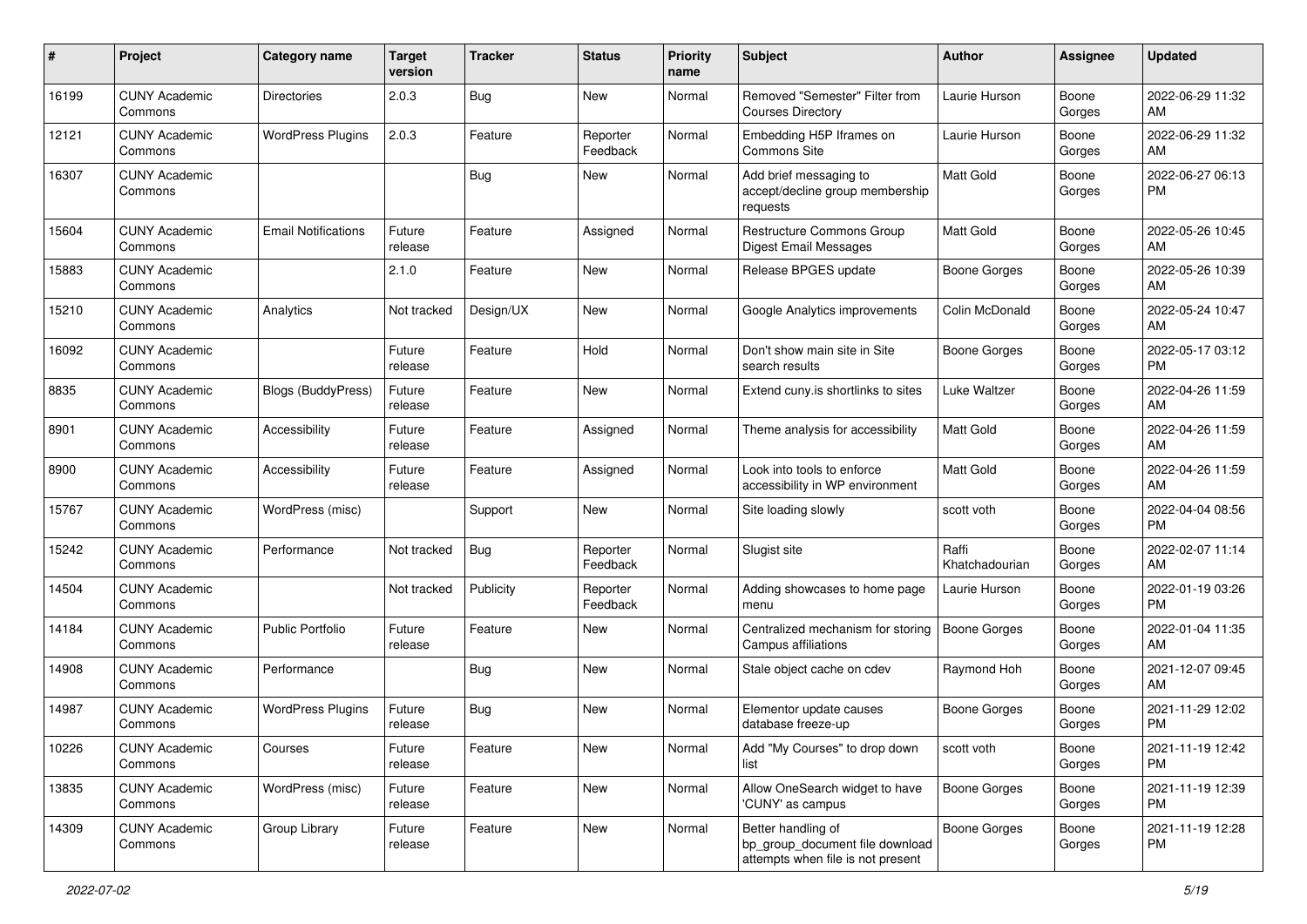| #     | Project                         | <b>Category name</b>       | <b>Target</b><br>version | <b>Tracker</b> | <b>Status</b>        | <b>Priority</b><br>name | <b>Subject</b>                                                                      | <b>Author</b>       | Assignee        | <b>Updated</b>                |
|-------|---------------------------------|----------------------------|--------------------------|----------------|----------------------|-------------------------|-------------------------------------------------------------------------------------|---------------------|-----------------|-------------------------------|
| 12042 | <b>CUNY Academic</b><br>Commons | <b>Email Notifications</b> | Future<br>release        | Feature        | New                  | Normal                  | Improved error logging for BPGES<br>send queue                                      | Boone Gorges        | Boone<br>Gorges | 2021-11-19 12:25<br><b>PM</b> |
| 13949 | <b>CUNY Academic</b><br>Commons |                            | Not tracked              | Bug            | New                  | Normal                  | Continued debugging of runaway<br>MySQL connections                                 | <b>Matt Gold</b>    | Boone<br>Gorges | 2021-09-14 10:42<br>AM        |
| 14483 | <b>CUNY Academic</b><br>Commons | WordPress - Media          | Not tracked              | Bug            | Reporter<br>Feedback | Normal                  | Wordpress PDF Embed Stopped<br>Working after JITP Media Clone                       | Patrick DeDauw      | Boone<br>Gorges | 2021-05-20 01:51<br><b>PM</b> |
| 14113 | <b>CUNY Academic</b><br>Commons | WordPress (misc)           | Future<br>release        | Bug            | Hold                 | Normal                  | Block Editor Not Working on this<br>page - Json error                               | scott voth          | Boone<br>Gorges | 2021-03-05 11:01<br>AM        |
| 13466 | <b>CUNY Academic</b><br>Commons | Cavalcade                  | Future<br>release        | Feature        | New                  | Normal                  | Automated cleanup for duplicate<br>Cavalcade tasks                                  | Boone Gorges        | Boone<br>Gorges | 2020-10-13 05:24<br><b>PM</b> |
| 13370 | <b>CUNY Academic</b><br>Commons | Group Library              | Future<br>release        | Feature        | New                  | Normal                  | Library bulk deletion and folder<br>editing                                         | Colin McDonald      | Boone<br>Gorges | 2020-10-13 10:41<br>AM        |
| 3002  | <b>CUNY Academic</b><br>Commons | Search                     | Future<br>release        | Feature        | Assigned             | Normal                  | Overhaul CAC search by using<br>external search appliance                           | Boone Gorges        | Boone<br>Gorges | 2020-07-15 03:05<br><b>PM</b> |
| 12911 | <b>CUNY Academic</b><br>Commons |                            | Not tracked              | Feature        | <b>New</b>           | Normal                  | Block access to xmlrpc.php based<br>on User-Agent                                   | Boone Gorges        | Boone<br>Gorges | 2020-06-09 05:12<br><b>PM</b> |
| 12438 | <b>CUNY Academic</b><br>Commons | Courses                    | Not tracked              | Bug            | New                  | Normal                  | Site appearing twice                                                                | Laurie Hurson       | Boone<br>Gorges | 2020-02-18 01:34<br><b>PM</b> |
| 12091 | <b>CUNY Academic</b><br>Commons | <b>Group Files</b>         | Future<br>release        | Feature        | New                  | Normal                  | Improved pre-upload file validation<br>for bp-group-documents                       | <b>Boone Gorges</b> | Boone<br>Gorges | 2019-11-14 01:21<br><b>PM</b> |
| 11945 | <b>CUNY Academic</b><br>Commons | Reckoning                  | Future<br>release        | Feature        | Reporter<br>Feedback | Normal                  | Add Comments bubble to<br>Reckoning views                                           | Boone Gorges        | Boone<br>Gorges | 2019-11-12 05:14<br><b>PM</b> |
| 8836  | <b>CUNY Academic</b><br>Commons | <b>Blogs (BuddyPress)</b>  | Future<br>release        | Feature        | Assigned             | Normal                  | Redesign site launch process                                                        | <b>Matt Gold</b>    | Boone<br>Gorges | 2019-10-03 02:49<br><b>PM</b> |
| 10678 | <b>CUNY Academic</b><br>Commons |                            | Not tracked              | <b>Bug</b>     | Reporter<br>Feedback | High                    | Newsletter Plugin Not Sending<br><b>Out Newsletters</b>                             | Mark Webb           | Boone<br>Gorges | 2019-09-16 09:38<br><b>PM</b> |
| 11531 | <b>CUNY Academic</b><br>Commons | Events                     | Future<br>release        | Feature        | New                  | Normal                  | Main Events calendar should<br>include non-public events that<br>user has access to | scott voth          | Boone<br>Gorges | 2019-06-11 10:00<br>AM        |
| 11496 | <b>CUNY Academic</b><br>Commons | <b>Public Portfolio</b>    | 1.15.2                   | Support        | New                  | Normal                  | Replace Twitter Icon on Member<br>Portfolio page                                    | scott voth          | Boone<br>Gorges | 2019-06-06 01:03<br>PM        |
| 11386 | <b>CUNY Academic</b><br>Commons | WordPress - Media          | Not tracked              | Support        | Reporter<br>Feedback | Normal                  | disappearing images                                                                 | scott voth          | Boone<br>Gorges | 2019-05-14 10:32<br>AM        |
| 11449 | <b>CUNY Academic</b><br>Commons | WordPress - Media          | Not tracked              | Support        | Reporter<br>Feedback | Normal                  | Cloning Media Library for JITP<br>from Staging to Production Site                   | Patrick DeDauw      | Boone<br>Gorges | 2019-05-13 12:00<br><b>PM</b> |
| 10794 | <b>CUNY Academic</b><br>Commons | Performance                | Not tracked              | <b>Bug</b>     | New                  | Normal                  | Memcached connection<br>occasionally breaks                                         | Boone Gorges        | Boone<br>Gorges | 2018-12-06 03:30<br><b>PM</b> |
| 9926  | <b>CUNY Academic</b><br>Commons | <b>WordPress Plugins</b>   | Future<br>release        | Bug            | <b>New</b>           | Normal                  | twitter-mentions-as-comments<br>cron jobs can run long                              | Boone Gorges        | Boone<br>Gorges | 2018-10-24 12:34<br><b>PM</b> |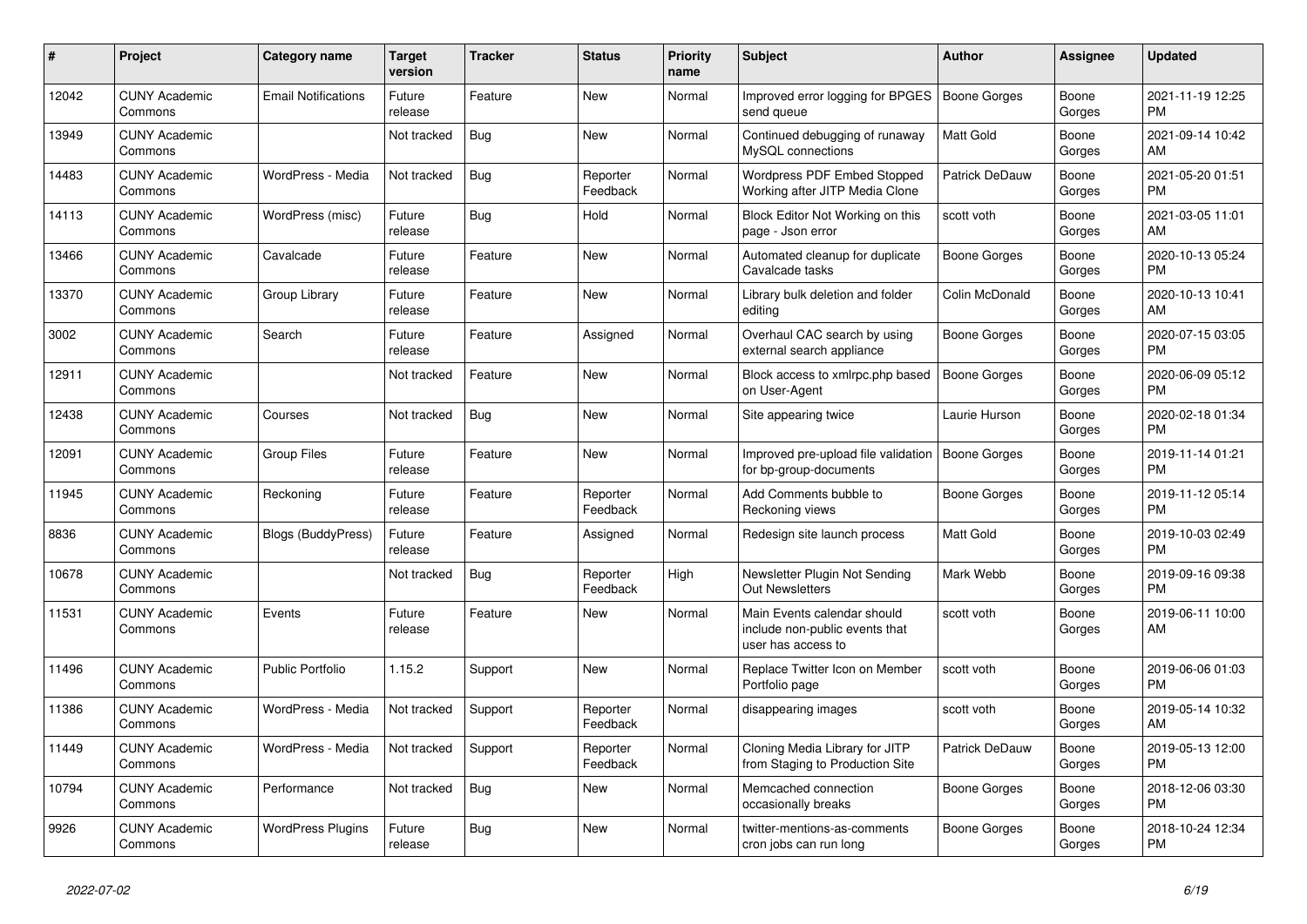| #     | Project                         | <b>Category name</b>       | <b>Target</b><br>version | <b>Tracker</b> | <b>Status</b>        | <b>Priority</b><br>name | <b>Subject</b>                                                                                  | <b>Author</b>       | <b>Assignee</b> | <b>Updated</b>                |
|-------|---------------------------------|----------------------------|--------------------------|----------------|----------------------|-------------------------|-------------------------------------------------------------------------------------------------|---------------------|-----------------|-------------------------------|
| 9289  | <b>CUNY Academic</b><br>Commons | <b>WordPress Plugins</b>   | Future<br>release        | <b>Bug</b>     | Reporter<br>Feedback | Normal                  | Email Users Plugin                                                                              | Laurie Hurson       | Boone<br>Gorges | 2018-10-24 12:34<br>PM        |
| 10368 | <b>CUNY Academic</b><br>Commons |                            | Future<br>release        | Feature        | Assigned             | Normal                  | Use ORCID data to populate<br>academic profile page                                             | Stephen Francoeur   | Boone<br>Gorges | 2018-09-25 01:53<br><b>PM</b> |
| 9947  | <b>CUNY Academic</b><br>Commons | <b>WordPress Plugins</b>   | Future<br>release        | Feature        | Reporter<br>Feedback | Normal                  | Install H5P quiz plugin                                                                         | Matt Gold           | Boone<br>Gorges | 2018-09-11 11:01<br>AM        |
| 9979  | <b>CUNY Academic</b><br>Commons | <b>Email Notifications</b> | Not tracked              | Bug            | Reporter<br>Feedback | Normal                  | Reports of slow email activation<br>emails                                                      | <b>Matt Gold</b>    | Boone<br>Gorges | 2018-08-29 09:40<br><b>PM</b> |
| 10040 | <b>CUNY Academic</b><br>Commons | WordPress (misc)           | Not tracked              | <b>Bug</b>     | Reporter<br>Feedback | Normal                  | User doesn't see full list of themes                                                            | Matt Gold           | Boone<br>Gorges | 2018-07-25 10:12<br>AM        |
| 9941  | <b>CUNY Academic</b><br>Commons | Wiki                       | Not tracked              | Support        | Assigned             | Normal                  | Wiki functionality                                                                              | <b>Matt Gold</b>    | Boone<br>Gorges | 2018-06-26 10:57<br>AM        |
| 9515  | <b>CUNY Academic</b><br>Commons | <b>WordPress Plugins</b>   | Not tracked              | Bug            | Reporter<br>Feedback | Normal                  | Text to Speech plugin - "More<br>Slowly" checkbox not working                                   | scott voth          | Boone<br>Gorges | 2018-06-13 02:26<br><b>PM</b> |
| 9895  | <b>CUNY Academic</b><br>Commons | Onboarding                 | Future<br>release        | Feature        | Assigned             | Normal                  | Add "Accept Invitation"<br>link/button/function to Group<br>and/or Site invitation emails?      | <b>Luke Waltzer</b> | Boone<br>Gorges | 2018-06-07 12:42<br><b>PM</b> |
| 3768  | <b>CUNY Academic</b><br>Commons | <b>Public Portfolio</b>    | Future<br>release        | Feature        | Assigned             | Normal                  | Institutions/Past positions on<br>public portfolios                                             | <b>Matt Gold</b>    | Boone<br>Gorges | 2018-04-23 10:44<br>AM        |
| 7981  | <b>CUNY Academic</b><br>Commons | Social Paper               | Future<br>release        | Bug            | New                  | Normal                  | Social Paper comments should<br>not go to spam                                                  | Luke Waltzer        | Boone<br>Gorges | 2018-04-16 03:52<br><b>PM</b> |
| 7663  | <b>CUNY Academic</b><br>Commons | Social Paper               | Future<br>release        | Bug            | New                  | Normal                  | Social Paper notifications not<br>formatted correctly on secondary<br>sites                     | Boone Gorges        | Boone<br>Gorges | 2018-04-16 03:52<br>PM        |
| 9207  | <b>CUNY Academic</b><br>Commons |                            | Future<br>release        | Support        | Reporter<br>Feedback | Normal                  | display dashboards made in<br>Tableau?                                                          | Marilyn Weber       | Boone<br>Gorges | 2018-04-10 10:42<br>AM        |
| 7022  | <b>CUNY Academic</b><br>Commons | Announcements              | Future<br>release        | Bug            | New                  | Normal                  | Sitewide announcements should<br>be displayed on, and dismissable<br>from, mapped domains       | Boone Gorges        | Boone<br>Gorges | 2018-03-22 10:18<br>AM        |
| 9211  | <b>CUNY Academic</b><br>Commons | <b>WordPress Plugins</b>   | Future<br>release        | Support        | Reporter<br>Feedback | Normal                  | Auto-Role Setting in Forum Plugin<br><b>Causing Some Confusion</b>                              | Luke Waltzer        | Boone<br>Gorges | 2018-03-13 11:44<br>AM        |
| 3580  | <b>CUNY Academic</b><br>Commons | Group Blogs                | Future<br>release        | Feature        | New                  | Normal                  | Multiple blogs per group                                                                        | Boone Gorges        | Boone<br>Gorges | 2018-02-20 02:02<br><b>PM</b> |
| 3615  | <b>CUNY Academic</b><br>Commons | Redmine                    | Not tracked              | Feature        | New                  | Low                     | Create Redmine issues via email                                                                 | Dominic Giglio      | Boone<br>Gorges | 2017-11-16 11:36<br>AM        |
| 8675  | <b>CUNY Academic</b><br>Commons | User Onboarding            | Future<br>release        | <b>Bug</b>     | Reporter<br>Feedback | Low                     | Add new User search screen calls<br>for the input of email address but<br>doesn't work with one | Paul Hebert         | Boone<br>Gorges | 2017-10-11 11:17<br>AM        |
| 8756  | <b>CUNY Academic</b><br>Commons | Group Blogs                | Future<br>release        | Feature        | Hold                 | Normal                  | Connect multiple blogs to one<br>group?                                                         | Matt Gold           | Boone<br>Gorges | 2017-09-30 10:42<br>AM        |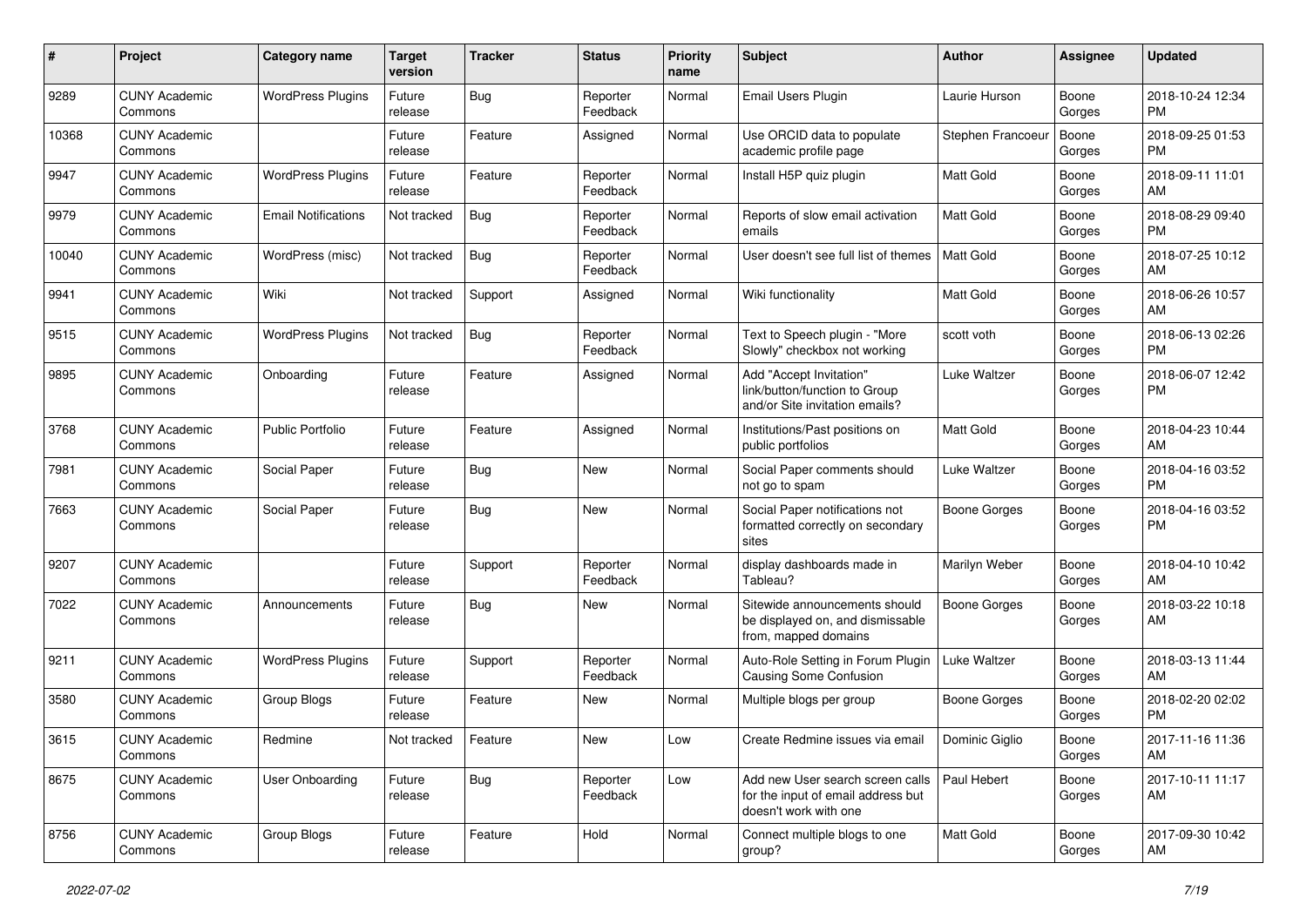| #    | Project                         | <b>Category name</b>           | <b>Target</b><br>version | <b>Tracker</b> | <b>Status</b>        | Priority<br>name | <b>Subject</b>                                                                    | Author                  | <b>Assignee</b> | <b>Updated</b>                |
|------|---------------------------------|--------------------------------|--------------------------|----------------|----------------------|------------------|-----------------------------------------------------------------------------------|-------------------------|-----------------|-------------------------------|
| 4481 | <b>CUNY Academic</b><br>Commons | Events                         | Future<br>release        | Feature        | New                  | Normal           | Group admins/mods should have<br>the ability to unlink an event from<br>the group | <b>Boone Gorges</b>     | Boone<br>Gorges | 2017-04-24 03:53<br><b>PM</b> |
| 4980 | <b>CUNY Academic</b><br>Commons | Home Page                      | Future<br>release        | Feature        | Assigned             | Normal           | CAC Featured Content -- Adding<br>Randomization                                   | <b>Matt Gold</b>        | Boone<br>Gorges | 2016-12-12 03:01<br>PM.       |
| 5234 | <b>CUNY Academic</b><br>Commons | Membership                     | Future<br>release        | Feature        | Assigned             | Normal           | Write Unconfirmed patch for WP                                                    | <b>Boone Gorges</b>     | Boone<br>Gorges | 2016-10-24 11:18<br>AM        |
| 6389 | <b>CUNY Academic</b><br>Commons | <b>BuddyPress Docs</b>         | Future<br>release        | Feature        | New                  | Low              | Make Discussion Area Visible<br>When Editing a Doc                                | Luke Waltzer            | Boone<br>Gorges | 2016-10-21 04:16<br><b>PM</b> |
| 1417 | <b>CUNY Academic</b><br>Commons | <b>BuddyPress Docs</b>         | Future<br>release        | Feature        | Assigned             | Low              | <b>Bulk actions for BuddyPress Docs</b>                                           | Boone Gorges            | Boone<br>Gorges | 2016-10-17 10:41<br><b>PM</b> |
| 5182 | <b>CUNY Academic</b><br>Commons | Social Paper                   | Future<br>release        | Design/UX      | New                  | Normal           | "Publishing" a private paper on<br>social paper?                                  | Raffi<br>Khatchadourian | Boone<br>Gorges | 2016-10-13 04:12<br><b>PM</b> |
| 4903 | <b>CUNY Academic</b><br>Commons | Events                         | Future<br>release        | Design/UX      | Assigned             | Normal           | Improving visual appearance of<br>event calendars                                 | <b>Matt Gold</b>        | Boone<br>Gorges | 2016-10-13 11:51<br>AM        |
| 5696 | <b>CUNY Academic</b><br>Commons | Events                         | Future<br>release        | Feature        | Assigned             | Normal           | Events Calendar - display options<br>/ calendar aggregation                       | <b>Matt Gold</b>        | Boone<br>Gorges | 2016-10-13 11:44<br>AM        |
| 6014 | <b>CUNY Academic</b><br>Commons | Publicity                      | Future<br>release        | Publicity      | Reporter<br>Feedback | Normal           | Google search listing                                                             | <b>Matt Gold</b>        | Boone<br>Gorges | 2016-09-21 03:48<br><b>PM</b> |
| 5052 | <b>CUNY Academic</b><br>Commons | Social Paper                   | Future<br>release        | Feature        | New                  | Low              | Sentence by sentence or line by<br>line comments (SP suggestion #3)               | Marilyn Weber           | Boone<br>Gorges | 2016-02-11 10:24<br><b>PM</b> |
| 3230 | <b>CUNY Academic</b><br>Commons | Internal Tools and<br>Workflow | Not tracked              | Feature        | Assigned             | High             | Scripts for quicker<br>provisioning/updating of<br>development environments       | Boone Gorges            | Boone<br>Gorges | 2016-01-26 04:54<br><b>PM</b> |
| 1167 | <b>CUNY Academic</b><br>Commons | <b>Email Invitations</b>       | Future<br>release        | Feature        | New                  | Low              | Allow email invitations to be resent                                              | Boone Gorges            | Boone<br>Gorges | 2015-11-12 12:53<br>AM        |
| 554  | <b>CUNY Academic</b><br>Commons | BuddyPress (misc)              | Future<br>release        | Feature        | Assigned             | Normal           | Add Trackback notifications to<br>site-wide activity feed                         | Matt Gold               | Boone<br>Gorges | 2015-11-09 06:19<br><b>PM</b> |
| 287  | <b>CUNY Academic</b><br>Commons | WordPress (misc)               | Future<br>release        | Feature        | Assigned             | Normal           | Create troubleshooting tool for<br>account sign-up                                | <b>Matt Gold</b>        | Boone<br>Gorges | 2015-11-09 06:17<br><b>PM</b> |
| 2523 | <b>CUNY Academic</b><br>Commons | <b>BuddyPress Docs</b>         | Future<br>release        | Feature        | Assigned             | Normal           | Allow Users to Upload Images to<br><b>BP</b> Docs                                 | <b>Matt Gold</b>        | Boone<br>Gorges | 2015-11-09 06:14<br><b>PM</b> |
| 1744 | <b>CUNY Academic</b><br>Commons | <b>BuddyPress Docs</b>         | Future<br>release        | Feature        | Assigned             | Normal           | Spreadsheet-style Docs                                                            | <b>Boone Gorges</b>     | Boone<br>Gorges | 2015-11-09 06:13<br>PM        |
| 1460 | <b>CUNY Academic</b><br>Commons | Analytics                      | Future<br>release        | Feature        | Assigned             | Normal           | Update System Report                                                              | <b>Brian Foote</b>      | Boone<br>Gorges | 2015-11-09 06:13<br><b>PM</b> |
| 2610 | <b>CUNY Academic</b><br>Commons | Group Invitations              | Future<br>release        | Feature        | Assigned             | Low              | Request: Custom invitation<br>message to group invites                            | local admin             | Boone<br>Gorges | 2015-11-09 06:13<br><b>PM</b> |
| 2325 | <b>CUNY Academic</b><br>Commons | BuddyPress (misc)              | Future<br>release        | Feature        | Assigned             | Low              | Profile should have separate fields   local admin<br>for first/last names         |                         | Boone<br>Gorges | 2015-11-09 06:09<br><b>PM</b> |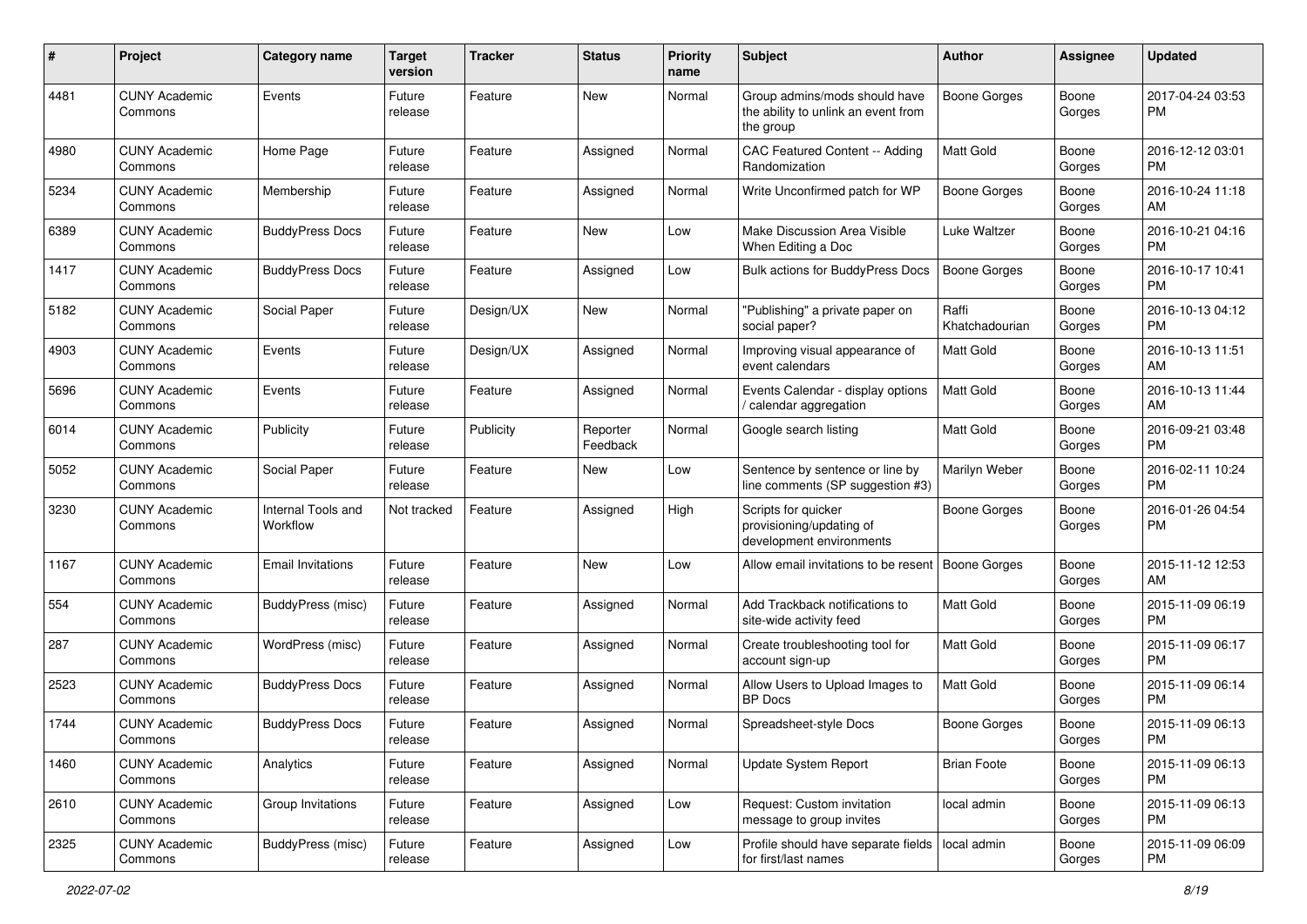| #    | Project                         | <b>Category name</b>     | <b>Target</b><br>version | <b>Tracker</b> | <b>Status</b>       | <b>Priority</b><br>name | Subject                                                                        | Author              | <b>Assignee</b> | <b>Updated</b>                |
|------|---------------------------------|--------------------------|--------------------------|----------------|---------------------|-------------------------|--------------------------------------------------------------------------------|---------------------|-----------------|-------------------------------|
| 2013 | <b>CUNY Academic</b><br>Commons | <b>Public Portfolio</b>  | Future<br>release        | Feature        | Assigned            | Low                     | Have Profile Privacy Options show<br>up only for filled-in fields              | Matt Gold           | Boone<br>Gorges | 2015-11-09 06:09<br>PM.       |
| 1165 | <b>CUNY Academic</b><br>Commons | <b>Email Invitations</b> | Future<br>release        | Feature        | Assigned            | Low                     | Allow saved lists of invitees under<br>Send Invites                            | <b>Boone Gorges</b> | Boone<br>Gorges | 2015-11-09 06:03<br><b>PM</b> |
| 1166 | <b>CUNY Academic</b><br>Commons | <b>Email Invitations</b> | Future<br>release        | Feature        | New                 | Low                     | Better organizational tools for Sent<br>Invites                                | <b>Boone Gorges</b> | Boone<br>Gorges | 2015-11-09 06:02<br><b>PM</b> |
| 519  | <b>CUNY Academic</b><br>Commons | <b>BuddyPress Docs</b>   | Future<br>release        | Feature        | Assigned            | Low                     | TOC for individual docs - for new<br>BP "wiki-like" plugin                     | scott voth          | Boone<br>Gorges | 2015-11-09 05:54<br><b>PM</b> |
| 1422 | <b>CUNY Academic</b><br>Commons | <b>BuddyPress Docs</b>   | Future<br>release        | Feature        | Assigned            | Normal                  | Make "created Doc" activity icons<br>non-mini                                  | Boone Gorges        | Boone<br>Gorges | 2015-11-09 05:48<br><b>PM</b> |
| 618  | <b>CUNY Academic</b><br>Commons | <b>BuddyPress Docs</b>   | Future<br>release        | Feature        | Assigned            | Normal                  | BuddyPress Docs: export formats                                                | <b>Boone Gorges</b> | Boone<br>Gorges | 2015-11-09 05:38<br>PM.       |
| 4592 | <b>CUNY Academic</b><br>Commons | Events                   | Future<br>release        | Design/UX      | New                 | Normal                  | Event Creation - Venue Dropdown<br>Slow                                        | Samantha Raddatz    | Boone<br>Gorges | 2015-09-14 04:56<br>PM        |
| 4238 | <b>CUNY Academic</b><br>Commons | Events                   | Future<br>release        | Feature        | Assigned            | Normal                  | Copy Events to Other Groups?                                                   | <b>Matt Gold</b>    | Boone<br>Gorges | 2015-07-02 10:08<br>AM        |
| 4053 | <b>CUNY Academic</b><br>Commons | Events                   | Future<br>release        | Feature        | Assigned            | Normal                  | Create new tab for past events                                                 | Matt Gold           | Boone<br>Gorges | 2015-05-12 02:10<br><b>PM</b> |
| 3308 | <b>CUNY Academic</b><br>Commons | Group Invitations        | Future<br>release        | Feature        | Assigned            | Normal                  | Allow members to rescind group<br>invitations                                  | <b>Matt Gold</b>    | Boone<br>Gorges | 2015-04-01 08:53<br><b>PM</b> |
| 3759 | <b>CUNY Academic</b><br>Commons | WordPress (misc)         | Future<br>release        | Feature        | Assigned            | Normal                  | Review Interface for Adding Users<br>to Blogs                                  | Matt Gold           | Boone<br>Gorges | 2015-03-24 05:52<br>PM.       |
| 3042 | <b>CUNY Academic</b><br>Commons | <b>Public Portfolio</b>  | Future<br>release        | Feature        | Assigned            | Normal                  | Browsing member interests                                                      | <b>Matt Gold</b>    | Boone<br>Gorges | 2015-03-21 09:04<br><b>PM</b> |
| 2753 | <b>CUNY Academic</b><br>Commons | <b>Public Portfolio</b>  | Future<br>release        | Feature        | New                 | Normal                  | Create actual actual tagification in<br>academic interests and other<br>fields | Micki Kaufman       | Boone<br>Gorges | 2015-01-05 08:52<br><b>PM</b> |
| 1562 | <b>CUNY Academic</b><br>Commons | <b>WordPress Plugins</b> | Future<br>release        | Feature        | Assigned            | Low                     | Play with NYT Collaborative<br><b>Authoring Tool</b>                           | Matt Gold           | Boone<br>Gorges | 2015-01-05 08:47<br><b>PM</b> |
| 658  | <b>CUNY Academic</b><br>Commons | <b>WordPress Plugins</b> | Future<br>release        | Feature        | Assigned            | Normal                  | Rebulid Sitewide Tag Suggestion                                                | Matt Gold           | Boone<br>Gorges | 2015-01-05 08:47<br><b>PM</b> |
| 3475 | <b>CUNY Academic</b><br>Commons | Events                   | Future<br>release        | Feature        | Assigned            | Normal                  | Request to add plugin to<br>streamline room<br>booking/appointment booking     | Naomi Barrettara    | Boone<br>Gorges | 2014-12-01 05:14<br><b>PM</b> |
| 3193 | <b>CUNY Academic</b><br>Commons | Group Forums             | Future<br>release        | Feature        | Assigned            | Normal                  | bbPress 2.x dynamic roles and<br>RBE                                           | Boone Gorges        | Boone<br>Gorges | 2014-09-30 01:30<br>PM        |
| 2223 | <b>CUNY Academic</b><br>Commons | <b>WordPress Plugins</b> | Future<br>release        | Feature        | Assigned            | Low                     | Add Participad to the CUNY<br><b>Academic Commons</b>                          | Matt Gold           | Boone<br>Gorges | 2014-09-17 10:03<br><b>PM</b> |
| 3419 | <b>CUNY Academic</b><br>Commons | Group Invitations        | 1.6.14                   | <b>Bug</b>     | Testing<br>Required | Normal                  | Neatening the display of<br>messages on group requests                         | Matt Gold           | Boone<br>Gorges | 2014-09-01 09:29<br>PM        |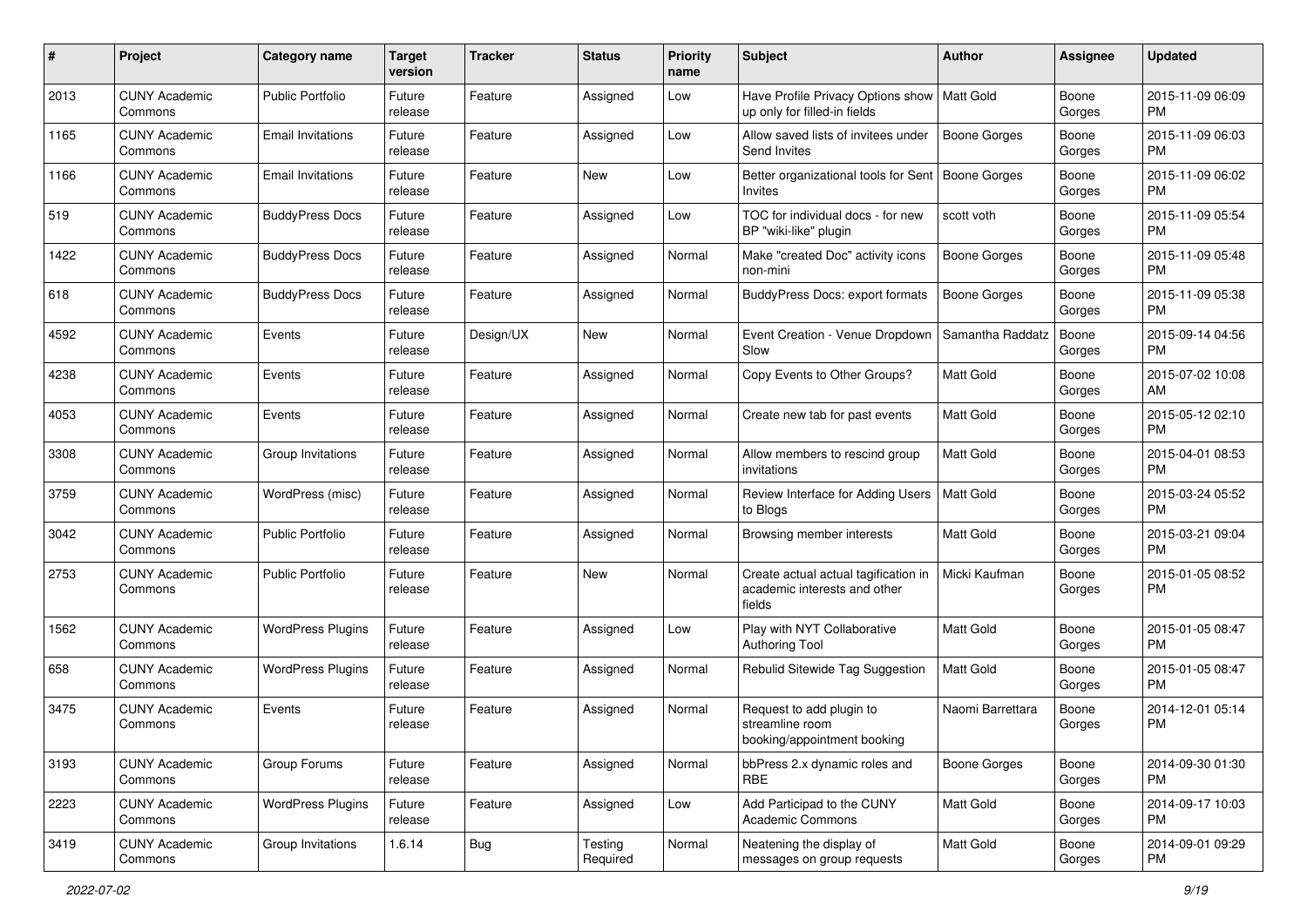| #     | Project                         | <b>Category name</b>     | <b>Target</b><br>version | <b>Tracker</b> | <b>Status</b>        | <b>Priority</b><br>name | Subject                                                               | <b>Author</b>    | <b>Assignee</b> | <b>Updated</b>                |
|-------|---------------------------------|--------------------------|--------------------------|----------------|----------------------|-------------------------|-----------------------------------------------------------------------|------------------|-----------------|-------------------------------|
| 3220  | <b>CUNY Academic</b><br>Commons | <b>Public Portfolio</b>  | Future<br>release        | Feature        | Assigned             | Normal                  | Add indent/outdent option to<br>Formatting Buttons on Profile<br>Page | <b>Matt Gold</b> | Boone<br>Gorges | 2014-05-21 10:39<br>PM.       |
| 1888  | <b>CUNY Academic</b><br>Commons | Home Page                | Future<br>release        | Feature        | Assigned             | Normal                  | Refactor BP MPO Activity Filter to<br>support proper pagination       | Sarah Morgano    | Boone<br>Gorges | 2014-05-01 07:11<br>PM.       |
| 3080  | <b>CUNY Academic</b><br>Commons | Group Files              | Future<br>release        | Feature        | Assigned             | Low                     | Create a system to keep track of<br>file changes                      | Matt Gold        | Boone<br>Gorges | 2014-02-26 10:04<br><b>PM</b> |
| 3048  | <b>CUNY Academic</b><br>Commons | Public Portfolio         | Future<br>release        | Feature        | New                  | Low                     | Images for rich text profile fields                                   | Boone Gorges     | Boone<br>Gorges | 2014-02-19 12:56<br><b>PM</b> |
| 2618  | <b>NYCDH Community</b><br>Site  |                          |                          | Bug            | Assigned             | Low                     | Mark blogs as spam when created<br>by users marked as spam            | Matt Gold        | Boone<br>Gorges | 2013-06-09 11:38<br>PM.       |
| 1508  | <b>CUNY Academic</b><br>Commons | WordPress (misc)         | Future<br>release        | Feature        | Assigned             | Normal                  | Share login cookies across<br>mapped domains                          | Boone Gorges     | Boone<br>Gorges | 2012-07-02 12:12<br><b>PM</b> |
| 599   | <b>CUNY Academic</b><br>Commons | BuddyPress (misc)        | Future<br>release        | Feature        | Assigned             | Normal                  | Consider adding rating plugins for<br>BuddyPress/BBPress              | Matt Gold        | Boone<br>Gorges | 2011-08-22 06:50<br><b>PM</b> |
| 585   | <b>CUNY Academic</b><br>Commons | Group Forums             | Future<br>release        | Feature        | Assigned             | Normal                  | Merge Forum Topics                                                    | Sarah Morgano    | Boone<br>Gorges | 2011-07-06 04:11<br><b>PM</b> |
| 635   | <b>CUNY Academic</b><br>Commons | BuddyPress (misc)        | Future<br>release        | Feature        | Assigned             | Normal                  | Big Blue Button -<br>Videoconferencing in Groups and<br><b>Blogs</b>  | <b>Matt Gold</b> | Boone<br>Gorges | 2011-03-14 03:24<br>PM.       |
| 500   | <b>CUNY Academic</b><br>Commons | BuddyPress (misc)        | Future<br>release        | Feature        | Assigned             | Normal                  | Export Group Data                                                     | <b>Matt Gold</b> | Boone<br>Gorges | 2010-12-19 12:09<br>PM.       |
| 435   | <b>CUNY Academic</b><br>Commons | BuddyPress (misc)        | Future<br>release        | Feature        | Assigned             | Normal                  | Include Avatar Images in Forum<br><b>Post Notification Emails</b>     | <b>Matt Gold</b> | Boone<br>Gorges | 2010-12-08 12:40<br><b>PM</b> |
| 377   | <b>CUNY Academic</b><br>Commons | <b>BuddyPress (misc)</b> | Future<br>release        | Feature        | Assigned             | Normal                  | Like buttons                                                          | Matt Gold        | Boone<br>Gorges | 2010-11-16 05:13<br><b>PM</b> |
| 58    | <b>CUNY Academic</b><br>Commons | BuddyPress (misc)        | Future<br>release        | Feature        | Assigned             | Low                     | Make member search sortable by<br>last name                           | Roberta Brody    | Boone<br>Gorges | 2010-08-26 02:38<br>PM.       |
| 10354 | <b>CUNY Academic</b><br>Commons | Public Portfolio         | Future<br>release        | Feature        | New                  | Normal                  | Opt out of Having a Profile Page                                      | scott voth       | Chris Stein     | 2020-05-12 10:43<br>AM        |
| 1544  | <b>CUNY Academic</b><br>Commons | Groups (misc)            | Future<br>release        | Feature        | Reporter<br>Feedback | Normal                  | Group Filtering and Sorting                                           | Matt Gold        | Chris Stein     | 2019-03-01 02:25<br><b>PM</b> |
| 9028  | <b>CUNY Academic</b><br>Commons | Onboarding               | Future<br>release        | Feature        | Assigned             | Normal                  | suggest groups to new members<br>during the registration process      | Matt Gold        | Chris Stein     | 2018-10-24 12:34<br><b>PM</b> |
| 2881  | <b>CUNY Academic</b><br>Commons | <b>Public Portfolio</b>  | Future<br>release        | Feature        | Assigned             | Normal                  | Redesign the UX for Profiles                                          | Chris Stein      | Chris Stein     | 2016-10-13 12:45<br><b>PM</b> |
| 5827  | <b>CUNY Academic</b><br>Commons | Public Portfolio         | Future<br>release        | <b>Bug</b>     | Assigned             | Normal                  | Academic Interests square bracket   scott voth<br>links not working   |                  | Chris Stein     | 2016-08-11 11:59<br><b>PM</b> |
| 365   | <b>CUNY Academic</b><br>Commons | WordPress (misc)         | Future<br>release        | Feature        | Assigned             | Normal                  | <b>Create Mouseover Tooltips</b><br>throughout Site                   | Matt Gold        | Chris Stein     | 2015-11-09 06:18<br><b>PM</b> |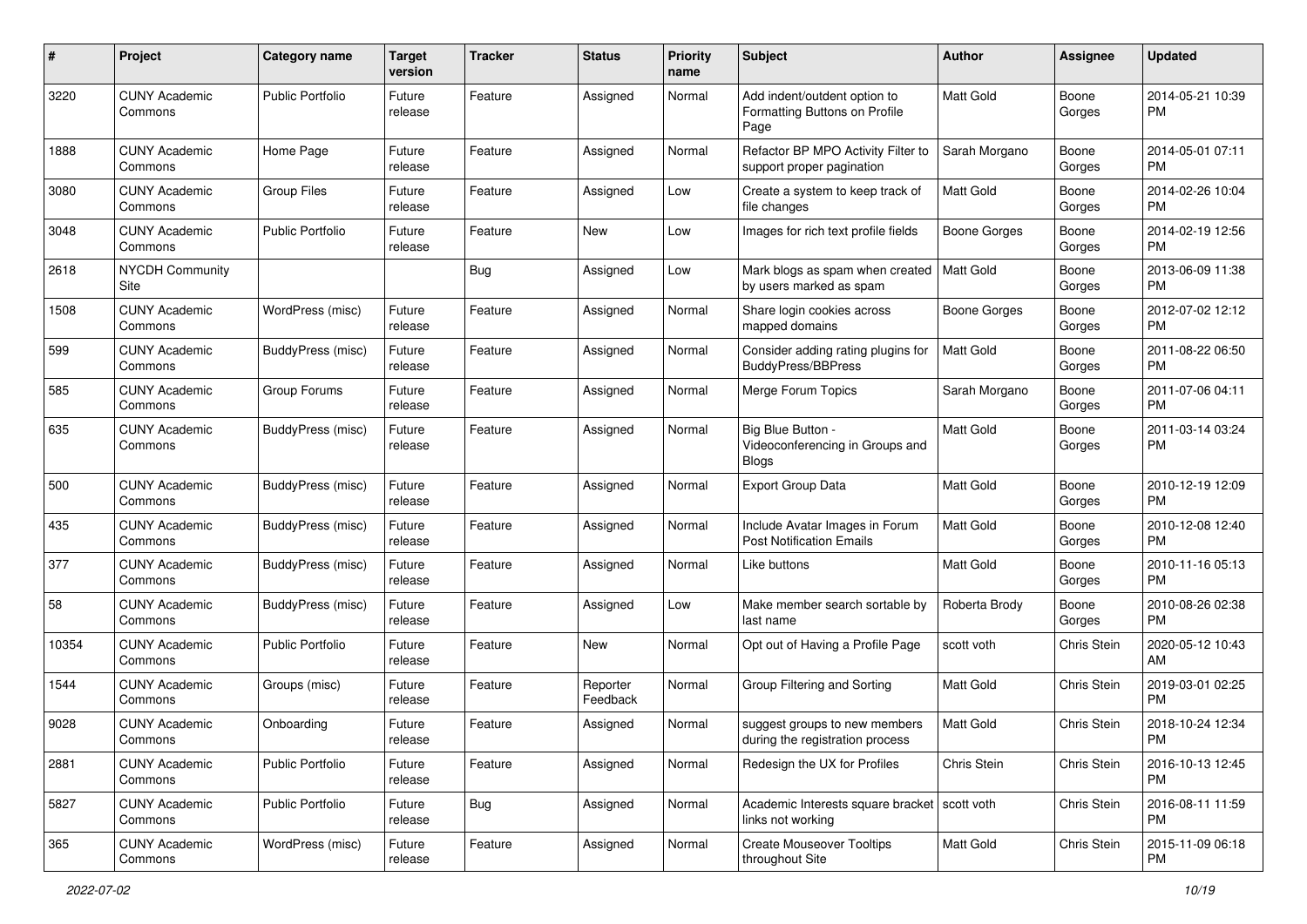| $\pmb{\#}$ | <b>Project</b>                                                          | <b>Category name</b>                  | <b>Target</b><br>version | <b>Tracker</b> | <b>Status</b> | Priority<br>name | <b>Subject</b>                                                      | <b>Author</b>    | Assignee            | <b>Updated</b>                |
|------------|-------------------------------------------------------------------------|---------------------------------------|--------------------------|----------------|---------------|------------------|---------------------------------------------------------------------|------------------|---------------------|-------------------------------|
| 3059       | <b>CUNY Academic</b><br>Commons                                         | Group Forums                          | Future<br>release        | Design/UX      | New           | Normal           | Forum Post Permissable Content<br><b>Explanatory Text</b>           | Chris Stein      | Chris Stein         | 2015-04-02 11:27<br>AM        |
| 3770       | <b>CUNY Academic</b><br>Commons                                         | <b>Public Portfolio</b>               | Future<br>release        | Feature        | Assigned      | Normal           | Improve Layout/Formatting of<br>Positions Area on Public Portfolios | Matt Gold        | Chris Stein         | 2015-04-01 09:17<br><b>PM</b> |
| 2754       | <b>CUNY Academic</b><br>Commons                                         | Design                                | Future<br>release        | Feature        | Assigned      | Normal           | Determine strategy for CAC logo<br>handling in top header           | Micki Kaufman    | Chris Stein         | 2015-01-05 08:53<br><b>PM</b> |
| 2832       | <b>CUNY Academic</b><br>Commons                                         | <b>Public Portfolio</b>               | Future<br>release        | Feature        | Assigned      | Normal           | Improve interface for (not)<br>auto-linking profile fields          | Boone Gorges     | Chris Stein         | 2015-01-05 08:52<br><b>PM</b> |
| 3330       | <b>CUNY Academic</b><br>Commons                                         | My Commons                            | Future<br>release        | Feature        | Assigned      | Normal           | "Commons Information" tool                                          | Boone Gorges     | Chris Stein         | 2014-09-22 08:46<br><b>PM</b> |
| 3354       | <b>CUNY Academic</b><br>Commons                                         | <b>Group Files</b>                    | Future<br>release        | Feature        | Assigned      | Low              | Allow Group Download of Multiple<br><b>Selected Files</b>           | <b>Matt Gold</b> | Chris Stein         | 2014-08-01 08:50<br>AM        |
| 860        | <b>CUNY Academic</b><br>Commons                                         | Design                                | Future<br>release        | Design/UX      | Assigned      | Normal           | <b>Standardize Button Treatment</b><br><b>Across the Commons</b>    | Chris Stein      | Chris Stein         | 2014-05-01 09:45<br>AM        |
| 8078       | <b>CUNY Academic</b><br>Commons                                         | <b>WordPress Plugins</b>              | Future<br>release        | System Upgrade | Assigned      | Normal           | <b>CommentPress Updates</b>                                         | Margaret Galvan  | Christian<br>Wach   | 2017-05-08 03:49<br><b>PM</b> |
| 13199      | <b>CUNY Academic</b><br>Commons                                         | Group Forums                          | Future<br>release        | Feature        | New           | Normal           | Favoring Groups over bbPress<br>plugin                              | Colin McDonald   | Colin<br>McDonald   | 2021-11-19 12:28<br><b>PM</b> |
| 5268       | <b>CUNY Academic</b><br>Commons                                         | Group Forums                          | Future<br>release        | <b>Bug</b>     | Assigned      | Normal           | Long-time to post to multiple<br>groups                             | Luke Waltzer     | Daniel Jones        | 2016-09-07 06:31<br><b>PM</b> |
| 4438       | <b>CUNY Academic</b><br>Commons                                         | Events                                | Future<br>release        | Bug            | Assigned      | Normal           | Events Calendar - Export<br><b>Recurring Events</b>                 | scott voth       | Daniel Jones        | 2016-05-23 04:25<br><b>PM</b> |
| 412        | <b>CUNY Academic</b><br>Commons                                         | <b>WordPress Themes</b>               | Future<br>release        | Feature        | Assigned      | Normal           | <b>Featured Themes</b>                                              | Matt Gold        | Dominic<br>Giglio   | 2015-01-05 08:44<br><b>PM</b> |
| 2167       | <b>CUNY Academic</b><br>Commons                                         | WordPress (misc)                      | Future<br>release        | Bug            | Assigned      | Normal           | <b>CAC-Livestream Plugin Issues</b>                                 | Michael Smith    | Dominic<br>Giglio   | 2015-01-02 03:06<br><b>PM</b> |
| 1983       | <b>CUNY Academic</b><br>Commons                                         | Home Page                             | Future<br>release        | Feature        | Assigned      | Low              | Media Library integration with<br>Featured Content plugin           | Boone Gorges     | Dominic<br>Giglio   | 2014-03-17 10:34<br>AM        |
| 940        | <b>CUNY Academic</b><br>Commons                                         | Redmine                               | Future<br>release        | Feature        | Assigned      | Low              | Communication with users after<br>releases                          | Matt Gold        | Dominic<br>Giglio   | 2012-09-09 04:36<br><b>PM</b> |
| 12062      | AD/O365 Transition<br>from NonMatric to<br><b>Matriculated Students</b> |                                       |                          | Feature        | In Progress   | Normal           | create solution and console<br>project                              | Emilio Rodriguez | Emilio<br>Rodriguez | 2019-11-12 03:56<br><b>PM</b> |
| 9835       | <b>CUNY Academic</b><br>Commons                                         | Group Forums                          | Future<br>release        | Bug            | Assigned      | Normal           | add a "like" function?                                              | Marilyn Weber    | Erik Trainer        | 2018-06-05 01:49<br><b>PM</b> |
| 13891      | <b>CUNY Academic</b><br>Commons                                         | <b>Internal Tools and</b><br>Workflow | 2.1.0                    | Feature        | New           | Normal           | Migrate automated linting to<br>GitHub Actions                      | Boone Gorges     | Jeremy Felt         | 2022-06-29 11:13<br>AM        |
| 15194      | CUNY Academic<br>Commons                                                | Internal Tools and<br>Workflow        | 2.1.0                    | Feature        | <b>New</b>    | Normal           | PHPCS sniff for un-restored<br>switch_to_blog() calls               | Boone Gorges     | Jeremy Felt         | 2022-05-26 10:45<br>AM        |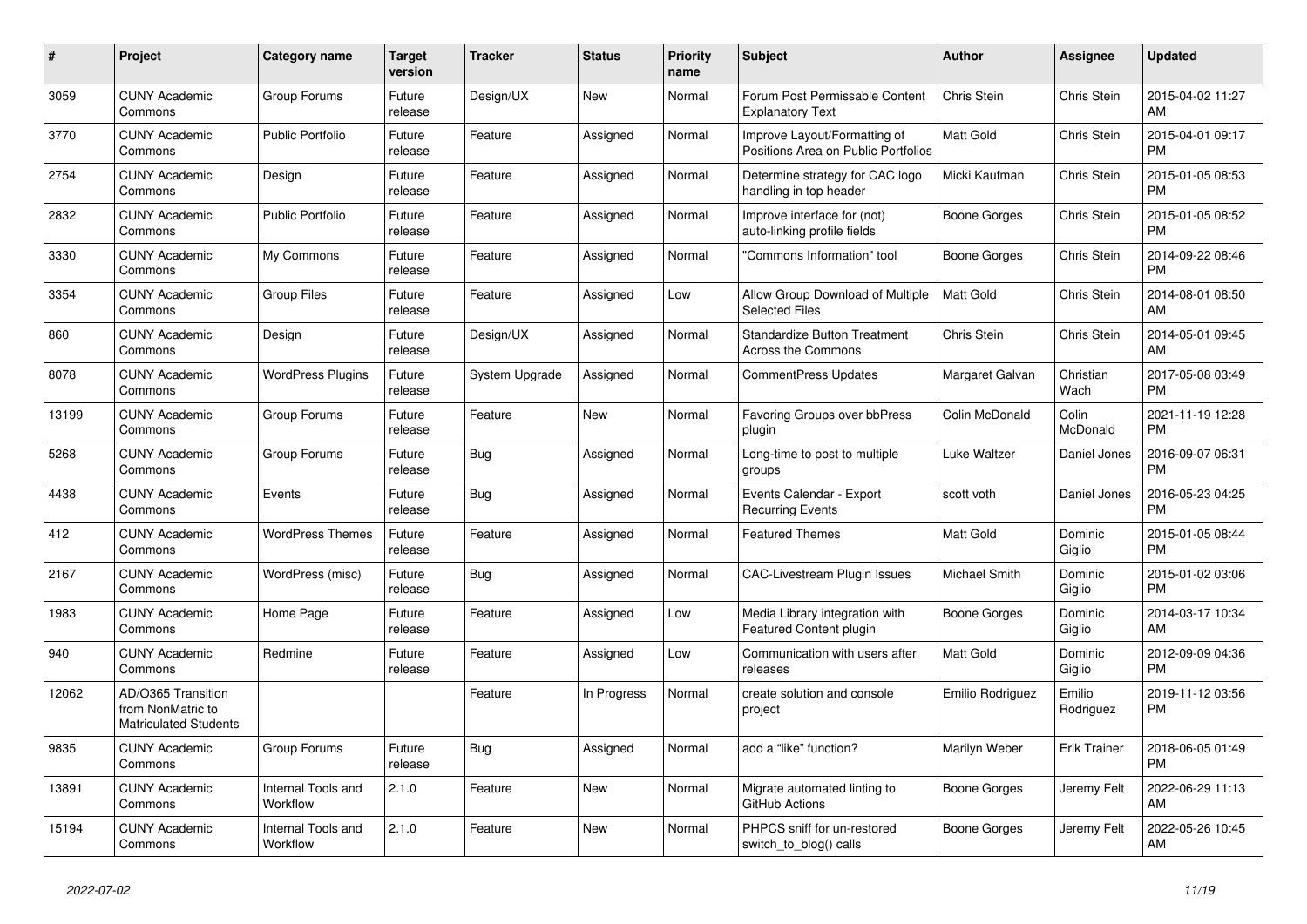| #     | Project                         | <b>Category name</b>      | <b>Target</b><br>version | <b>Tracker</b> | <b>Status</b>        | <b>Priority</b><br>name | Subject                                                                               | Author                  | <b>Assignee</b>    | <b>Updated</b>                |
|-------|---------------------------------|---------------------------|--------------------------|----------------|----------------------|-------------------------|---------------------------------------------------------------------------------------|-------------------------|--------------------|-------------------------------|
| 13331 | <b>CUNY Academic</b><br>Commons | Site cloning              | Future<br>release        | Bug            | <b>New</b>           | Normal                  | Combine Site Template and Clone<br>operations                                         | <b>Boone Gorges</b>     | Jeremy Felt        | 2021-11-19 12:39<br><b>PM</b> |
| 14475 | <b>CUNY Academic</b><br>Commons |                           | Not tracked              | Publicity      | New                  | Normal                  | OER Showcase Page                                                                     | Laurie Hurson           | Laurie Hurson      | 2021-09-14 10:46<br>AM        |
| 12446 | <b>CUNY Academic</b><br>Commons | Groups (misc)             | Future<br>release        | Feature        | Reporter<br>Feedback | Normal                  | Toggle default site to group forum<br>posting                                         | Laurie Hurson           | Laurie Hurson      | 2020-03-10 11:57<br>AM        |
| 11517 | <b>CUNY Academic</b><br>Commons |                           | Not tracked              | Feature        | Assigned             | Normal                  | wp-accessibility plugin should not<br>strip 'target="_blank" by default               | Boone Gorges            | Laurie Hurson      | 2019-09-24 09:57<br>AM        |
| 8666  | <b>CUNY Academic</b><br>Commons | Teaching                  | Not tracked              | Documentation  | Assigned             | Normal                  | Create Teaching on the Commons<br>Resource Page                                       | Matt Gold               | Laurie Hurson      | 2019-09-23 03:16<br><b>PM</b> |
| 11879 | <b>CUNY Academic</b><br>Commons |                           | Not tracked              | <b>Bug</b>     | New                  | Normal                  | Hypothesis comments appearing<br>on multiple, different pdfs across<br>blogs          | Laurie Hurson           | Laurie Hurson      | 2019-09-19 02:39<br><b>PM</b> |
| 6078  | <b>CUNY Academic</b><br>Commons | <b>Blogs (BuddyPress)</b> | Future<br>release        | Feature        | New                  | Normal                  | <b>Explore Adding Network Blog</b><br>Metadata Plugin                                 | Luke Waltzer            | Luke Waltzer       | 2016-10-11 10:29<br><b>PM</b> |
| 5955  | <b>CUNY Academic</b><br>Commons | Outreach                  | Future<br>release        | Feature        | Assigned             | Normal                  | Create auto-newsletter for<br>commons members                                         | Matt Gold               | Luke Waltzer       | 2016-08-30 10:34<br>AM        |
| 2666  | <b>CUNY Academic</b><br>Commons | About page                | Not tracked              | Documentation  | Assigned             | Normal                  | <b>Update About Text</b>                                                              | Chris Stein             | Luke Waltzer       | 2016-03-04 11:19<br>AM        |
| 12392 | <b>CUNY Academic</b><br>Commons | Help/Codex                | Not tracked              | Documentation  | New                  | Normal                  | <b>Updates to Common Commons</b><br>Questions on Help Page                            | scott voth              | Margaret<br>Galvan | 2020-02-11 10:53<br>AM        |
| 8211  | <b>CUNY Academic</b><br>Commons | <b>WordPress Themes</b>   | Future<br>release        | Feature        | <b>New</b>           | Normal                  | Theme Suggestions: Material<br>Design-Inspired Themes                                 | Margaret Galvan         | Margaret<br>Galvan | 2017-08-07 02:48<br><b>PM</b> |
| 7828  | <b>CUNY Academic</b><br>Commons |                           | Not tracked              | Feature        | Assigned             | Normal                  | Theme Assessment 2017                                                                 | Margaret Galvan         | Margaret<br>Galvan | 2017-05-02 10:41<br><b>PM</b> |
| 6298  | <b>CUNY Academic</b><br>Commons | User Experience           | Not tracked              | Design/UX      | Assigned             | Normal                  | Examine data from survey                                                              | <b>Matt Gold</b>        | Margaret<br>Galvan | 2016-10-14 12:16<br><b>PM</b> |
| 12382 | <b>CUNY Academic</b><br>Commons | Membership                | Not tracked              | Support        | New                  | Normal                  | Email request change                                                                  | Marilyn Weber           | Marilyn<br>Weber   | 2020-02-06 12:56<br><b>PM</b> |
| 9420  | <b>CUNY Academic</b><br>Commons | cuny.is                   | Not tracked              | Feature        | New                  | Normal                  | Request for http://cuny.is/streams                                                    | Raffi<br>Khatchadourian | Marilyn<br>Weber   | 2018-04-02 10:08<br>AM        |
| 8837  | <b>CUNY Academic</b><br>Commons |                           | Not tracked              | Feature        | Assigned             | Normal                  | Create a form to request info from<br>people requesting premium<br>themes and plugins | Matt Gold               | Marilyn<br>Weber   | 2017-11-14 03:35<br><b>PM</b> |
| 3509  | <b>CUNY Academic</b><br>Commons | Publicity                 | 1.7                      | Publicity      | New                  | Normal                  | Create 1.7 digital signage imagery                                                    | Micki Kaufman           | Marilyn<br>Weber   | 2014-10-01 12:40<br><b>PM</b> |
| 12484 | <b>CUNY Academic</b><br>Commons |                           | Not tracked              | Support        | Reporter<br>Feedback | Normal                  | Sign up Code for COIL Course<br>starting in March                                     | Laurie Hurson           | Matt Gold          | 2020-03-02 02:26<br><b>PM</b> |
| 11545 | <b>CUNY Academic</b><br>Commons | <b>WordPress Plugins</b>  | Not tracked              | Support        | New                  | Normal                  | Twitter searches in WordPress                                                         | Gina Cherry             | Matt Gold          | 2019-09-23 01:03<br>PM        |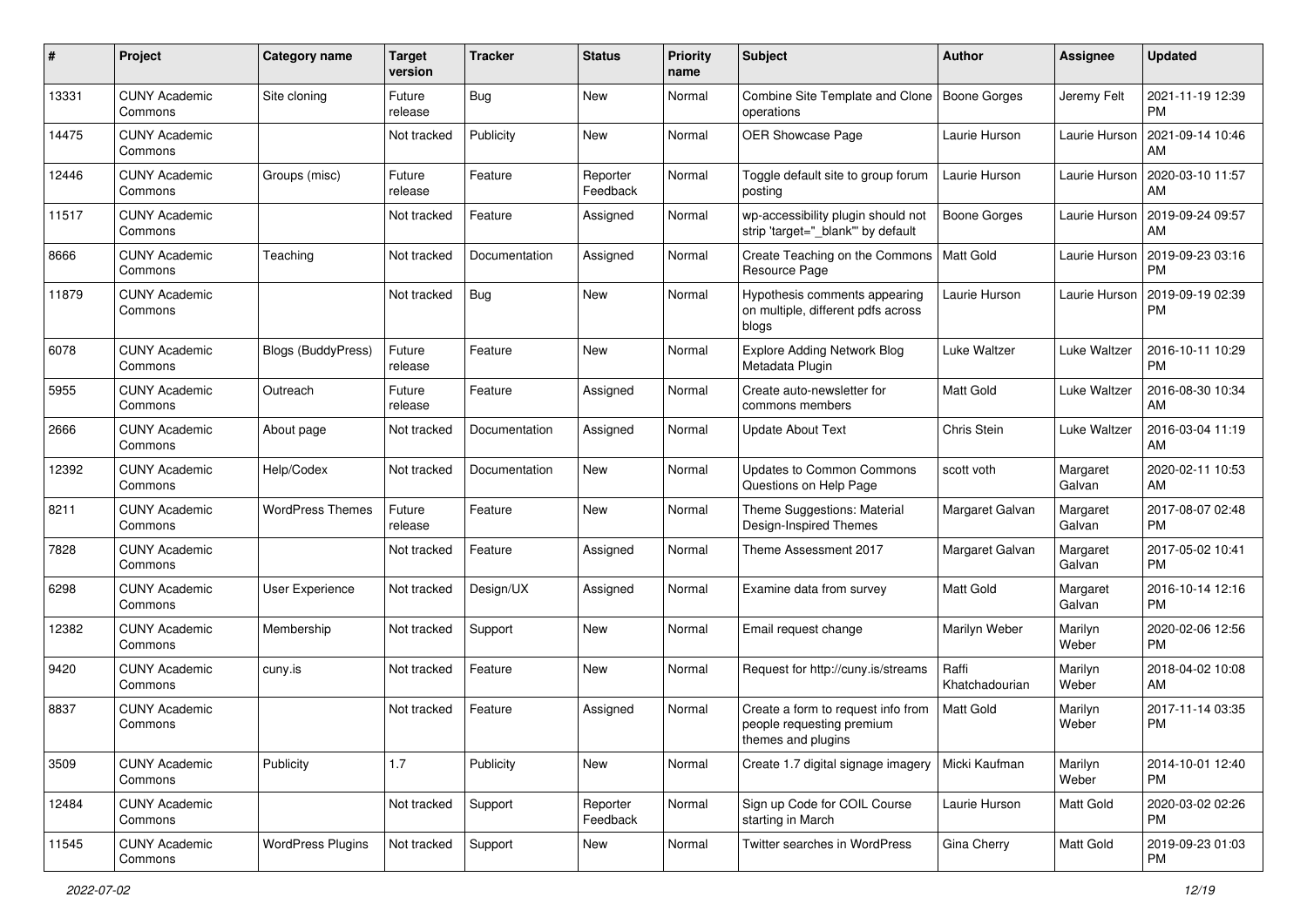| #     | Project                         | Category name            | <b>Target</b><br>version | Tracker    | <b>Status</b>        | <b>Priority</b><br>name | <b>Subject</b>                                                                       | <b>Author</b>           | Assignee           | <b>Updated</b>                |
|-------|---------------------------------|--------------------------|--------------------------|------------|----------------------|-------------------------|--------------------------------------------------------------------------------------|-------------------------|--------------------|-------------------------------|
| 11493 | <b>CUNY Academic</b><br>Commons | Domain Mapping           | Not tracked              | Support    | Reporter<br>Feedback | Normal                  | Domain Mapping Request - Talia<br>Schaffer                                           | scott voth              | <b>Matt Gold</b>   | 2019-08-06 08:39<br>AM        |
| 10839 | <b>CUNY Academic</b><br>Commons | About page               | Not tracked              | Support    | New                  | Normal                  | <b>Mission Statement Needs</b><br>Revision                                           | scott voth              | Matt Gold          | 2018-12-26 10:58<br>AM        |
| 8607  | <b>CUNY Academic</b><br>Commons |                          | Not tracked              | Support    | <b>New</b>           | Normal                  | Paypal?                                                                              | Marilyn Weber           | Matt Gold          | 2018-05-15 01:37<br><b>PM</b> |
| 9015  | <b>CUNY Academic</b><br>Commons | Groups (misc)            | Not tracked              | Outreach   | Assigned             | Normal                  | Email group admins the email<br>addresses of their groups                            | Matt Gold               | Matt Gold          | 2018-01-02 09:54<br>AM        |
| 8898  | <b>CUNY Academic</b><br>Commons | Social Paper             | Not tracked              | Feature    | Assigned             | Normal                  | Usage data on docs and social<br>paper                                               | Matt Gold               | Matt Gold          | 2017-11-16 11:32<br>AM        |
| 8498  | <b>CUNY Academic</b><br>Commons | <b>WordPress Plugins</b> | Future<br>release        | Feature    | New                  | Low                     | <b>Gravity Forms Email Users</b>                                                     | Raffi<br>Khatchadourian | Matt Gold          | 2017-10-13 12:58<br><b>PM</b> |
| 3657  | <b>CUNY Academic</b><br>Commons | WordPress (misc)         | Not tracked              | Feature    | New                  | Normal                  | Create alert for GC email<br>addresses                                               | <b>Matt Gold</b>        | Matt Gold          | 2016-04-14 11:29<br><b>PM</b> |
| 2175  | <b>CUNY Academic</b><br>Commons | WordPress (misc)         | Not tracked              | Support    | Assigned             | Normal                  | Subscibe 2 vs. Jetpack<br>subscription options                                       | local admin             | Matt Gold          | 2016-01-26 04:58<br><b>PM</b> |
| 4972  | <b>CUNY Academic</b><br>Commons | Analytics                | Not tracked              | Bug        | <b>New</b>           | Normal                  | <b>Newsletter Analytics</b>                                                          | Stephen Real            | Matt Gold          | 2015-12-09 12:54<br><b>PM</b> |
| 4225  | <b>CUNY Academic</b><br>Commons | DiRT Integration         | Future<br>release        | Design/UX  | <b>New</b>           | Normal                  | Add information to DIRT page (in<br>Create a Group)                                  | Samantha Raddatz        | <b>Matt Gold</b>   | 2015-06-26 03:14<br><b>PM</b> |
| 370   | <b>CUNY Academic</b><br>Commons | Registration             | Future<br>release        | Feature    | Assigned             | High                    | <b>Guest Accounts</b>                                                                | Matt Gold               | Matt Gold          | 2015-04-09 09:33<br><b>PM</b> |
| 3691  | <b>CUNY Academic</b><br>Commons | <b>WordPress Plugins</b> | Future<br>release        | <b>Bug</b> | <b>New</b>           | Normal                  | <b>WPMU Domain Mapping</b><br>Debugging on cdev                                      | Raymond Hoh             | Matt Gold          | 2014-12-12 09:04<br>AM        |
| 2573  | <b>NYCDH Community</b><br>Site  |                          |                          | Feature    | Reporter<br>Feedback | Normal                  | Add dh nyc twitter list feed to site                                                 | <b>Mark Newton</b>      | Matt Gold          | 2013-05-16 11:42<br><b>PM</b> |
| 8902  | <b>CUNY Academic</b><br>Commons | Design                   | Not tracked              | Feature    | Assigned             | Normal                  | Report back on research on<br><b>BuddyPress themes</b>                               | <b>Matt Gold</b>        | Michael Smith      | 2017-11-10 12:31<br><b>PM</b> |
| 3506  | <b>CUNY Academic</b><br>Commons | Publicity                | 1.7                      | Publicity  | <b>New</b>           | Normal                  | Prepare 1.7 email messaging                                                          | Micki Kaufman           | Micki<br>Kaufman   | 2014-10-01 12:36<br><b>PM</b> |
| 7624  | <b>CUNY Academic</b><br>Commons | BuddyPress (misc)        | Future<br>release        | Design/UX  | <b>New</b>           | Normal                  | <b>BP</b> Notifications                                                              | Luke Waltzer            | Paige Dupont       | 2017-02-08 10:43<br><b>PM</b> |
| 6392  | <b>CUNY Academic</b><br>Commons | Group Forums             | Future<br>release        | Design/UX  | Assigned             | Low                     | Composition/Preview Panes in<br>Forum Posts                                          | Luke Waltzer            | Paige Dupont       | 2016-10-21 04:26<br><b>PM</b> |
| 11393 | <b>CUNY Academic</b><br>Commons |                          | Not tracked              | Publicity  | New                  | Normal                  | After 1.15 release, ceate a hero<br>slide and post about adding a site<br>to a group | scott voth              | Patrick<br>Sweeney | 2019-05-14 10:32<br>AM        |
| 16319 | <b>CUNY Academic</b><br>Commons | <b>WordPress Plugins</b> | 2.0.3                    | Bug        | <b>New</b>           | Normal                  | <b>Request for Events Calendar Pro</b><br>5.14.2 update                              | Raymond Hoh             | Raymond<br>Hoh     | 2022-07-01 04:16<br><b>PM</b> |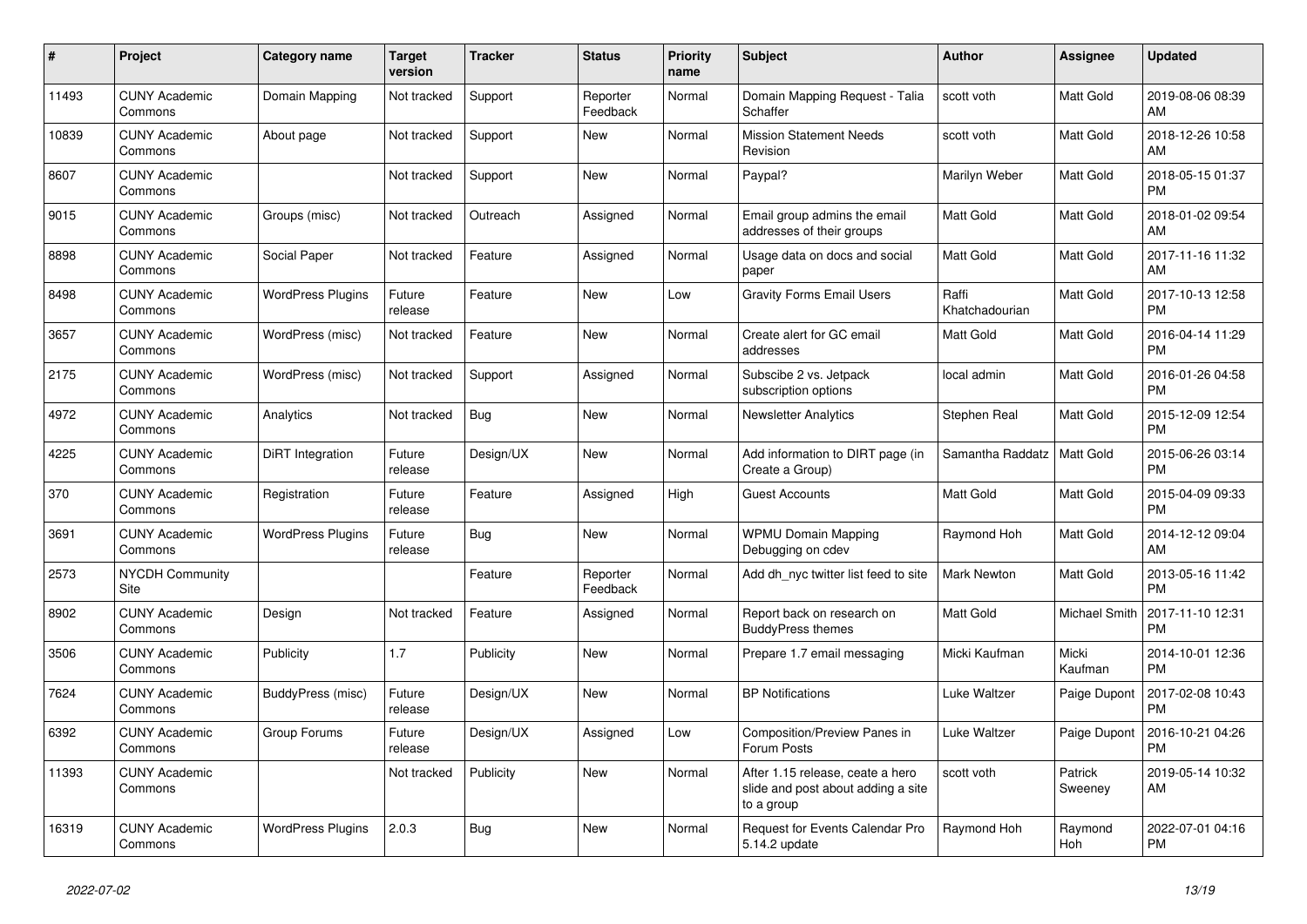| #     | Project                         | <b>Category name</b>       | <b>Target</b><br>version | <b>Tracker</b> | <b>Status</b>        | Priority<br>name | <b>Subject</b>                                          | <b>Author</b>           | <b>Assignee</b> | <b>Updated</b>                |
|-------|---------------------------------|----------------------------|--------------------------|----------------|----------------------|------------------|---------------------------------------------------------|-------------------------|-----------------|-------------------------------|
| 13457 | <b>CUNY Academic</b><br>Commons | Group Forums               | 2.0.3                    | Bug            | <b>New</b>           | High             | Forum post not sending<br>notifications                 | Filipa Calado           | Raymond<br>Hoh  | 2022-06-29 11:32<br>AM        |
| 11649 | <b>CUNY Academic</b><br>Commons | <b>WordPress Plugins</b>   | 2.0.3                    | <b>Bug</b>     | In Progress          | Normal           | CC license displayed on every<br>page                   | Gina Cherry             | Raymond<br>Hoh  | 2022-06-29 11:32<br>AM        |
| 16245 | <b>CUNY Academic</b><br>Commons | WordPress (misc)           |                          | <b>Bug</b>     | Reporter<br>Feedback | Normal           | Save Button missing on<br><b>WordPress Profile page</b> | scott voth              | Raymond<br>Hoh  | 2022-06-16 03:09<br><b>PM</b> |
| 16177 | <b>CUNY Academic</b><br>Commons | Reply By Email             |                          | Bug            | <b>New</b>           | Normal           | Switch to Inbound mode for RBE                          | Raymond Hoh             | Raymond<br>Hoh  | 2022-05-30 04:32<br><b>PM</b> |
| 13946 | <b>CUNY Academic</b><br>Commons | <b>WordPress Plugins</b>   | 2.1.0                    | Support        | Assigned             | Normal           | <b>Custom Embed handler For</b><br>OneDrive files       | scott voth              | Raymond<br>Hoh  | 2022-05-26 10:46<br>AM        |
| 16110 | <b>CUNY Academic</b><br>Commons |                            |                          | Support        | Reporter<br>Feedback | Normal           | remove Creative Commons<br>license from pages?          | Marilyn Weber           | Raymond<br>Hoh  | 2022-05-17 06:11<br><b>PM</b> |
| 11243 | <b>CUNY Academic</b><br>Commons | BuddyPress (misc)          | Future<br>release        | Bug            | New                  | Normal           | Audit bp-custom.php                                     | Raymond Hoh             | Raymond<br>Hoh  | 2022-04-26 11:59<br>AM        |
| 15516 | <b>CUNY Academic</b><br>Commons | <b>WordPress Plugins</b>   |                          | Bug            | Reporter<br>Feedback | Normal           | Can't publish or save draft of post<br>on wordpress.com | Raffi<br>Khatchadourian | Raymond<br>Hoh  | 2022-03-02 05:52<br><b>PM</b> |
| 14994 | <b>CUNY Academic</b><br>Commons | cdev.gc.cuny.edu           | Not tracked              | Support        | In Progress          | Normal           | Clear Cache on CDEV                                     | scott voth              | Raymond<br>Hoh  | 2021-12-07 03:51<br><b>PM</b> |
| 14983 | <b>CUNY Academic</b><br>Commons | WordPress (misc)           | Not tracked              | Support        | Reporter<br>Feedback | Normal           | "Read More" tag not working                             | Rebecca Krisel          | Raymond<br>Hoh  | 2021-11-23 01:17<br><b>PM</b> |
| 13358 | <b>CUNY Academic</b><br>Commons | Group Forums               | Future<br>release        | Feature        | New                  | Normal           | Improved UI for group forum<br>threading settings       | Boone Gorges            | Raymond<br>Hoh  | 2021-11-19 12:27<br><b>PM</b> |
| 14496 | <b>CUNY Academic</b><br>Commons | Domain Mapping             | Future<br>release        | Bug            | <b>New</b>           | Normal           | Mapped domain SSO uses<br>third-party cookies           | Raymond Hoh             | Raymond<br>Hoh  | 2021-05-24 04:03<br><b>PM</b> |
| 7115  | <b>CUNY Academic</b><br>Commons | Groups (misc)              | Future<br>release        | Feature        | Reporter<br>Feedback | Normal           | make licensing info clear during<br>group creation      | Matt Gold               | Raymond<br>Hoh  | 2020-12-08 11:32<br>AM        |
| 13430 | <b>CUNY Academic</b><br>Commons | Reply By Email             | Not tracked              | Bug            | New                  | Normal           | Delay in RBE                                            | Luke Waltzer            | Raymond<br>Hoh  | 2020-10-13 11:16<br>AM        |
| 13328 | <b>CUNY Academic</b><br>Commons | Group Forums               | Not tracked              | Bug            | Reporter<br>Feedback | Normal           | cross-posting in two related<br>groups                  | Marilyn Weber           | Raymond<br>Hoh  | 2020-09-15 10:39<br><b>PM</b> |
| 13286 | <b>CUNY Academic</b><br>Commons |                            | Not tracked              | Support        | New                  | Normal           | problem connecting with<br>WordPress app                | Marilyn Weber           | Raymond<br>Hoh  | 2020-09-08 11:16<br>AM        |
| 12741 | <b>CUNY Academic</b><br>Commons | <b>WordPress Plugins</b>   | Not tracked              | Support        | Reporter<br>Feedback | Normal           | Tableau Public Viz Block                                | Marilyn Weber           | Raymond<br>Hoh  | 2020-05-12 11:00<br>AM        |
| 11971 | <b>CUNY Academic</b><br>Commons | <b>Email Notifications</b> | Future<br>release        | Bug            | Reporter<br>Feedback | Low              | Pictures obscured in emailed post<br>notifications      | Marilyn Weber           | Raymond<br>Hoh  | 2019-11-21 01:14<br><b>PM</b> |
| 12004 | CUNY Academic<br>Commons        |                            | Not tracked              | Support        | Reporter<br>Feedback | Normal           | Notifications for spam blog<br>comments                 | Gina Cherry             | Raymond<br>Hoh  | 2019-11-01 12:05<br><b>PM</b> |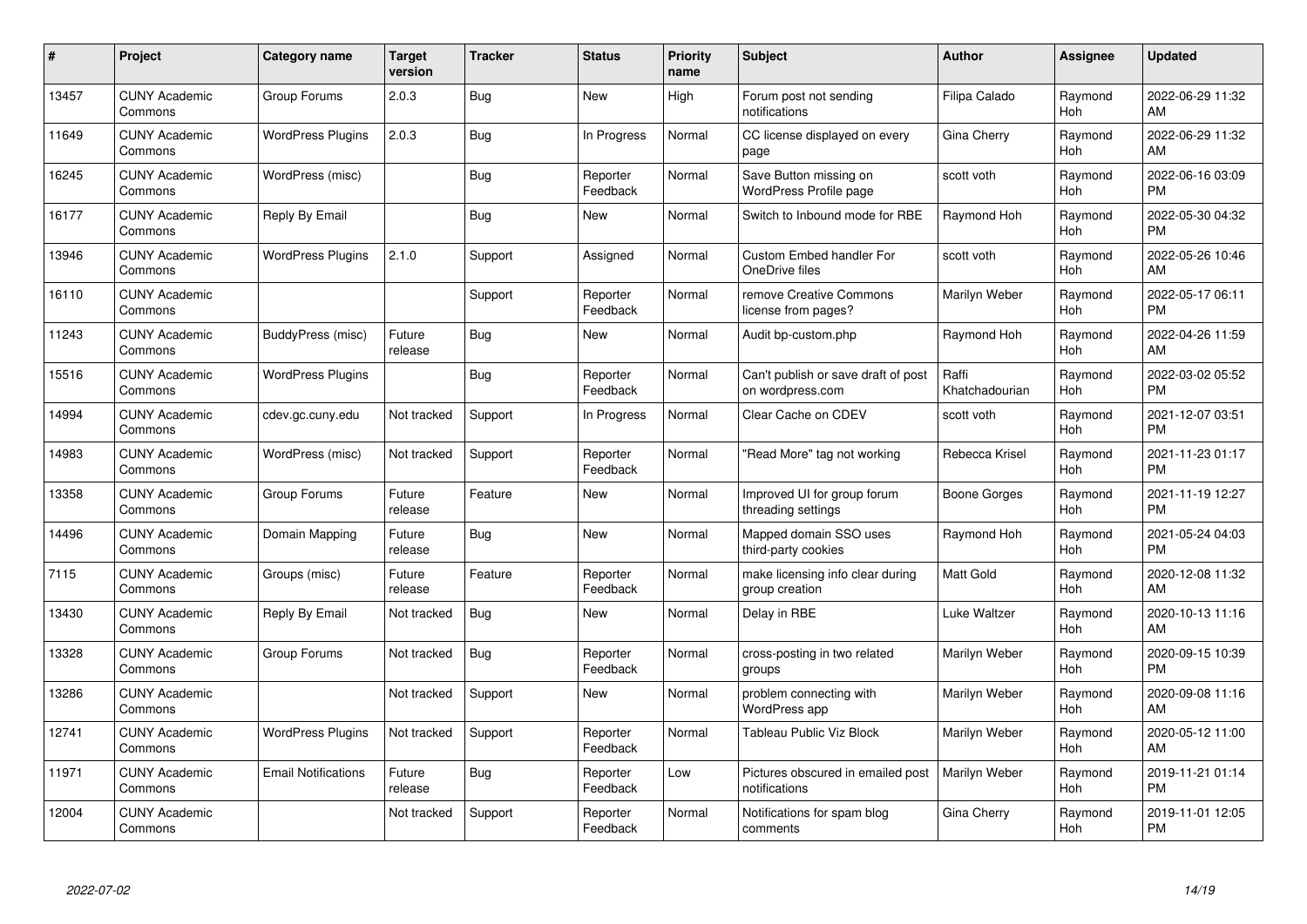| #     | <b>Project</b>                  | Category name             | Target<br>version | <b>Tracker</b> | <b>Status</b>        | <b>Priority</b><br>name | <b>Subject</b>                                                     | <b>Author</b>    | Assignee       | <b>Updated</b>                |
|-------|---------------------------------|---------------------------|-------------------|----------------|----------------------|-------------------------|--------------------------------------------------------------------|------------------|----------------|-------------------------------|
| 11624 | <b>CUNY Academic</b><br>Commons | WordPress (misc)          | Not tracked       | Support        | <b>New</b>           | Normal                  | Change pages into posts or swap<br>database for a Commons site?    | Stephen Klein    | Raymond<br>Hoh | 2019-07-09 11:04<br>AM        |
| 11149 | <b>CUNY Academic</b><br>Commons |                           | Not tracked       | Support        | Reporter<br>Feedback | Normal                  | comments getting blocked                                           | Marilyn Weber    | Raymond<br>Hoh | 2019-03-26 11:40<br>AM        |
| 5016  | <b>CUNY Academic</b><br>Commons | Events                    | Future<br>release | Feature        | Assigned             | Low                     | Allow comments to be posted on<br>events                           | Matt Gold        | Raymond<br>Hoh | 2019-03-01 02:23<br><b>PM</b> |
| 10659 | <b>CUNY Academic</b><br>Commons | Group Forums              | Future<br>release | Feature        | Assigned             | Normal                  | Post to multiple groups via email                                  | <b>Matt Gold</b> | Raymond<br>Hoh | 2018-11-15 12:54<br>AM        |
| 10262 | <b>CUNY Academic</b><br>Commons |                           | Not tracked       | <b>Bug</b>     | Reporter<br>Feedback | Normal                  | Newsletter Plugin: Broken Image<br>at Bottom of All Newsletters    | Mark Webb        | Raymond<br>Hoh | 2018-08-30 05:17<br><b>PM</b> |
| 9729  | <b>CUNY Academic</b><br>Commons | <b>SEO</b>                | Not tracked       | Support        | New                  | Normal                  | 503 Errors showing on<br>newlaborforum.cuny.edu                    | Diane Krauthamer | Raymond<br>Hoh | 2018-05-22 04:48<br><b>PM</b> |
| 9346  | <b>CUNY Academic</b><br>Commons | WordPress (misc)          | Not tracked       | Bug            | <b>New</b>           | Normal                  | Clone cetls.bmcc.cuny.edu for<br>development                       | Owen Roberts     | Raymond<br>Hoh | 2018-03-06 05:35<br><b>PM</b> |
| 8991  | <b>CUNY Academic</b><br>Commons | Reply By Email            | Not tracked       | <b>Bug</b>     | Hold                 | Normal                  | RBE duplicate email message<br>issue                               | <b>Matt Gold</b> | Raymond<br>Hoh | 2018-02-18 08:53<br><b>PM</b> |
| 9060  | <b>CUNY Academic</b><br>Commons | Commons In A Box          | Not tracked       | Bug            | Hold                 | Normal                  | Problems with CBox image library<br>/ upload                       | Lisa Rhody       | Raymond<br>Hoh | 2018-01-10 03:26<br><b>PM</b> |
| 8992  | <b>NYCDH Community</b><br>Site  |                           |                   | Bug            | Assigned             | Normal                  | Multiple RBE error reports                                         | <b>Matt Gold</b> | Raymond<br>Hoh | 2017-12-11 05:43<br><b>PM</b> |
| 8976  | <b>CUNY Academic</b><br>Commons | Reply By Email            | Not tracked       | Feature        | Assigned             | Normal                  | Package RBE new topics posting?                                    | Matt Gold        | Raymond<br>Hoh | 2017-12-04 02:34<br><b>PM</b> |
| 7928  | <b>CUNY Academic</b><br>Commons | Group Forums              | Not tracked       | <b>Bug</b>     | <b>New</b>           | Normal                  | Duplicate Forum post                                               | Luke Waltzer     | Raymond<br>Hoh | 2017-04-11 09:27<br><b>PM</b> |
| 6995  | <b>CUNY Academic</b><br>Commons | Home Page                 | Not tracked       | Bug            | Assigned             | Normal                  | member filter on homepage not<br>working                           | Matt Gold        | Raymond<br>Hoh | 2016-12-11 09:46<br><b>PM</b> |
| 6644  | <b>CUNY Academic</b><br>Commons |                           | Not tracked       | Bug            | Reporter<br>Feedback | High                    | White Screen at Login Pge                                          | Luke Waltzer     | Raymond<br>Hoh | 2016-11-21 10:34<br><b>PM</b> |
| 6749  | <b>CUNY Academic</b><br>Commons | Events                    | Future<br>release | Bug            | New                  | Low                     | BPEO iCal request can trigger<br>very large number of DB queries   | Boone Gorges     | Raymond<br>Hoh | 2016-11-15 10:09<br><b>PM</b> |
| 6671  | <b>CUNY Academic</b><br>Commons | Reply By Email            | Not tracked       | Bug            | Assigned             | Normal                  | "Post too often" RBE error<br>message                              | <b>Matt Gold</b> | Raymond<br>Hoh | 2016-11-11 09:55<br><b>AM</b> |
| 5691  | <b>CUNY Academic</b><br>Commons | <b>Blogs (BuddyPress)</b> | Future<br>release | Bug            | Assigned             | High                    | Differing numbers on Sites display                                 | <b>Matt Gold</b> | Raymond<br>Hoh | 2016-06-13 01:37<br><b>PM</b> |
| 5282  | <b>CUNY Academic</b><br>Commons | Social Paper              | Future<br>release | <b>Bug</b>     | New                  | Normal                  | Replying via email directs to paper<br>but not individual comment. | Marilyn Weber    | Raymond<br>Hoh | 2016-03-02 01:48<br><b>PM</b> |
| 3369  | <b>CUNY Academic</b><br>Commons | Reply By Email            | Not tracked       | Outreach       | Hold                 | Normal                  | Release reply by email to WP<br>plugin directory                   | <b>Matt Gold</b> | Raymond<br>Hoh | 2016-03-01 12:46<br>PM        |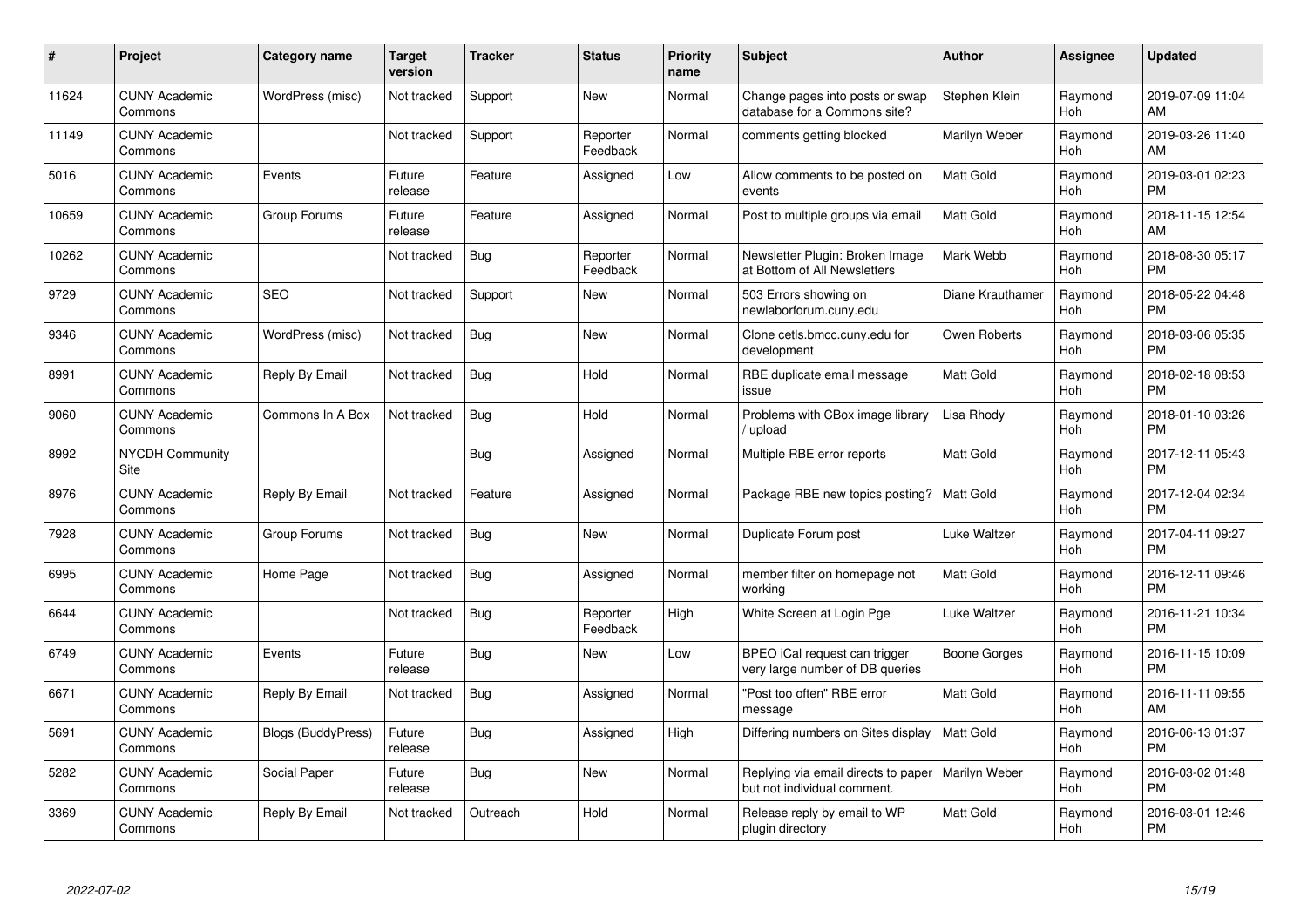| #    | Project                         | <b>Category name</b>       | <b>Target</b><br>version | Tracker    | <b>Status</b>        | <b>Priority</b><br>name | <b>Subject</b>                                                                | Author                  | Assignee            | <b>Updated</b>                |
|------|---------------------------------|----------------------------|--------------------------|------------|----------------------|-------------------------|-------------------------------------------------------------------------------|-------------------------|---------------------|-------------------------------|
| 3939 | <b>CUNY Academic</b><br>Commons | <b>WordPress Plugins</b>   | Future<br>release        | Bug        | Hold                 | Normal                  | Activity stream support for<br>Co-Authors Plus plugin                         | Raymond Hoh             | Raymond<br>Hoh      | 2015-11-09 06:13<br><b>PM</b> |
| 333  | <b>CUNY Academic</b><br>Commons | <b>Email Notifications</b> | Future<br>release        | Feature    | Assigned             | Low                     | Delay Forum Notification Email<br>Delivery Until After Editing Period<br>Ends | Matt Gold               | Raymond<br>Hoh      | 2015-11-09 06:01<br><b>PM</b> |
| 1192 | <b>CUNY Academic</b><br>Commons | <b>Group Files</b>         | Future<br>release        | Feature    | Assigned             | Low                     | When posting group files, allow<br>users to add a category without<br>saving  | Matt Gold               | Raymond<br>Hoh      | 2015-11-09 05:53<br><b>PM</b> |
| 3517 | <b>CUNY Academic</b><br>Commons | My Commons                 | Future<br>release        | Feature    | Assigned             | Normal                  | Mute/Unmute My Commons<br>updates                                             | <b>Matt Gold</b>        | Raymond<br>Hoh      | 2015-11-09 01:19<br><b>PM</b> |
| 3192 | <b>CUNY Academic</b><br>Commons | Group Forums               | Future<br>release        | Feature    | Assigned             | Normal                  | Customizable forum views for<br>bbPress 2.x group forums                      | Boone Gorges            | Raymond<br>Hoh      | 2015-11-09 12:47<br><b>PM</b> |
| 4535 | <b>CUNY Academic</b><br>Commons | My Commons                 | Future<br>release        | Bug        | New                  | Low                     | My Commons filter issue                                                       | scott voth              | Raymond<br>Hoh      | 2015-09-01 11:17<br>AM        |
| 4388 | <b>CUNY Academic</b><br>Commons | WordPress (misc)           | Future<br>release        | Bug        | Assigned             | Normal                  | Repeated request for<br>authentication.                                       | Alice.Lynn<br>McMichael | Raymond<br>Hoh      | 2015-08-11 07:35<br><b>PM</b> |
| 3536 | <b>CUNY Academic</b><br>Commons | My Commons                 | Future<br>release        | Feature    | Assigned             | Normal                  | Infinite Scroll on My Commons<br>page                                         | <b>Matt Gold</b>        | Raymond<br>Hoh      | 2015-04-13 04:42<br><b>PM</b> |
| 3662 | <b>CUNY Academic</b><br>Commons | <b>SEO</b>                 | Future<br>release        | Feature    | Assigned             | Normal                  | Duplicate Content/SEO/Google<br>issues                                        | <b>Matt Gold</b>        | Raymond<br>Hoh      | 2015-04-13 04:37<br><b>PM</b> |
| 3577 | <b>CUNY Academic</b><br>Commons | My Commons                 | Future<br>release        | Design/UX  | Assigned             | Normal                  | Replies to items in My Commons                                                | <b>Matt Gold</b>        | Raymond<br>Hoh      | 2015-04-09 05:19<br><b>PM</b> |
| 3492 | <b>CUNY Academic</b><br>Commons | <b>WordPress Themes</b>    | Future<br>release        | Support    | Assigned             | Normal                  | Add CBOX theme to the<br>Commons                                              | scott voth              | Raymond<br>Hoh      | 2014-10-08 05:55<br><b>PM</b> |
| 2571 | <b>NYCDH Community</b><br>Site  |                            |                          | Feature    | Assigned             | Normal                  | Add Google custom search box to<br>homepage                                   | <b>Mark Newton</b>      | Raymond<br>Hoh      | 2013-05-18 07:49<br><b>PM</b> |
| 2574 | <b>NYCDH Community</b><br>Site  |                            |                          | Feature    | Assigned             | Normal                  | Add Way to Upload Files to<br>Groups                                          | <b>Mark Newton</b>      | Raymond<br>Hoh      | 2013-05-18 07:46<br><b>PM</b> |
| 497  | <b>CUNY Academic</b><br>Commons | <b>WordPress Plugins</b>   | Future<br>release        | Feature    | Assigned             | Normal                  | Drag and Drop Ordering on<br>Gallery Post Plugin                              | <b>Matt Gold</b>        | Ron Rennick         | 2015-11-09 06:18<br><b>PM</b> |
| 5050 | <b>CUNY Academic</b><br>Commons | Social Paper               | Future<br>release        | Feature    | New                  | Low                     | Making comments visible in SP<br>editing mode (SP suggestion #1)              | Marilyn Weber           | Samantha<br>Raddatz | 2019-09-17 11:10<br><b>PM</b> |
| 5053 | <b>CUNY Academic</b><br>Commons | Social Paper               | Future<br>release        | Feature    | New                  | Low                     | Scrollable menu to add readers<br>(SP suggestion #4)                          | Marilyn Weber           | Samantha<br>Raddatz | 2016-04-21 05:21<br>PM        |
| 5397 | <b>CUNY Academic</b><br>Commons | Social Paper               | Future<br>release        | Feature    | New                  | Normal                  | frustrating to have to<br>enable/disable in SP                                | Marilyn Weber           | Samantha<br>Raddatz | 2016-04-20 03:39<br><b>PM</b> |
| 5298 | <b>CUNY Academic</b><br>Commons |                            | Not tracked              | Publicity  | New                  | Normal                  | Survey Pop-Up Text                                                            | Samantha Raddatz        | Samantha<br>Raddatz | 2016-03-22 12:27<br><b>PM</b> |
| 5317 | <b>CUNY Academic</b><br>Commons | Group Blogs                | Not tracked              | <b>Bug</b> | Reporter<br>Feedback | Normal                  | Notifications of New Post Didn't<br>Come                                      | Luke Waltzer            | Samantha<br>Raddatz | 2016-03-21 10:41<br><b>PM</b> |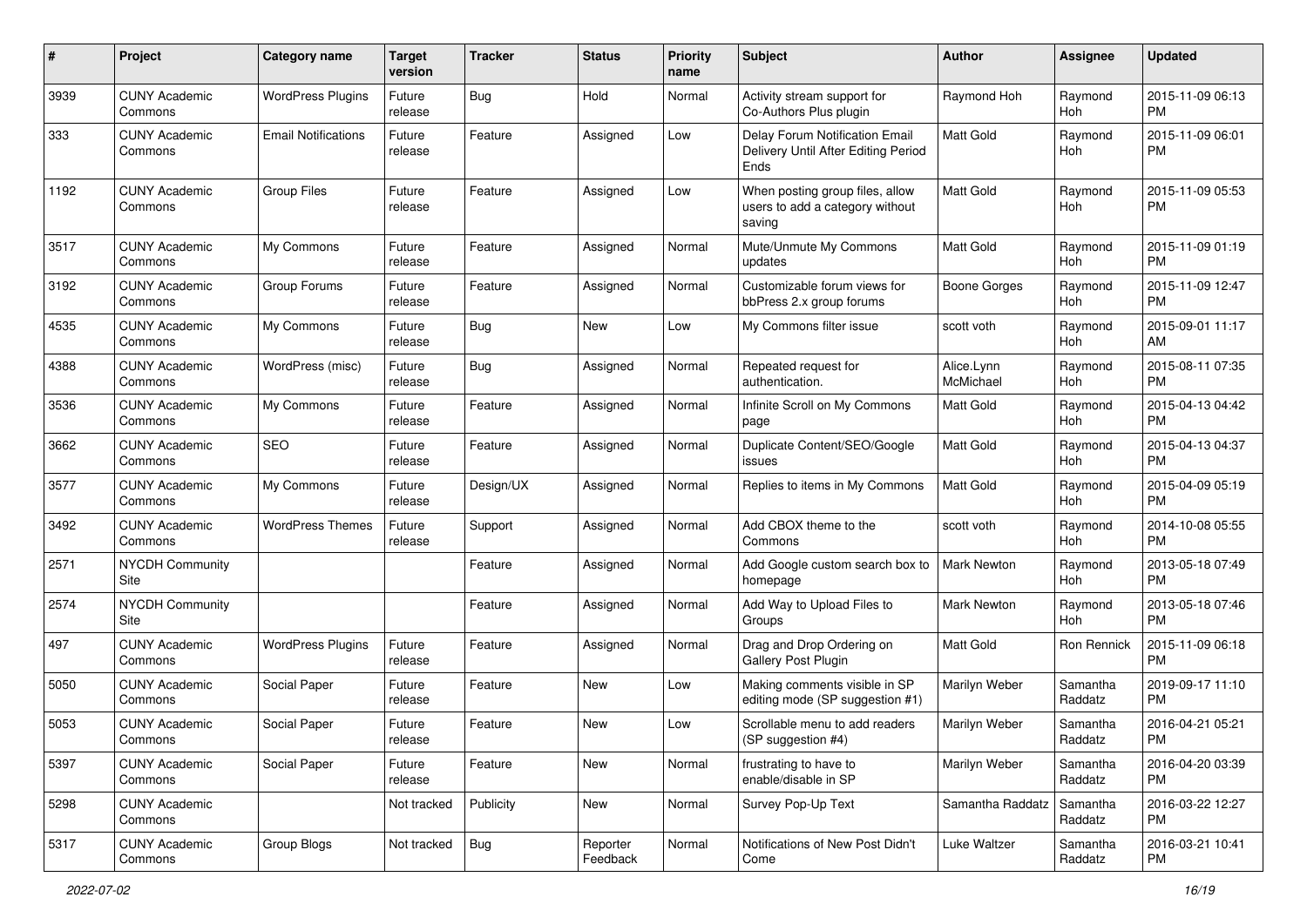| #    | Project                         | <b>Category name</b>    | <b>Target</b><br>version | <b>Tracker</b> | <b>Status</b>        | <b>Priority</b><br>name | <b>Subject</b>                                                                                                                                        | <b>Author</b>           | <b>Assignee</b>     | <b>Updated</b>                |
|------|---------------------------------|-------------------------|--------------------------|----------------|----------------------|-------------------------|-------------------------------------------------------------------------------------------------------------------------------------------------------|-------------------------|---------------------|-------------------------------|
| 4986 | <b>CUNY Academic</b><br>Commons | ZenDesk                 | Not tracked              | Support        | Assigned             | Normal                  | Prepare documentation for<br>Zendesk re web widget                                                                                                    | <b>Matt Gold</b>        | Samantha<br>Raddatz | 2016-02-25 03:09<br><b>PM</b> |
| 5225 | <b>CUNY Academic</b><br>Commons | Registration            | Future<br>release        | Feature        | Assigned             | Normal                  | On-boarding Issues                                                                                                                                    | Luke Waltzer            | Samantha<br>Raddatz | 2016-02-12 02:58<br><b>PM</b> |
| 5058 | <b>CUNY Academic</b><br>Commons | Social Paper            | Future<br>release        | Feature        | New                  | Low                     | Can there be a clearer signal that<br>even when comments have<br>already been made you add<br>comments by clicking on the side?<br>(SP suggestion #5) | Marilyn Weber           | Samantha<br>Raddatz | 2016-02-11 10:24<br><b>PM</b> |
| 5183 | <b>CUNY Academic</b><br>Commons | Social Paper            | Future<br>release        | Design/UX      | <b>New</b>           | Normal                  | Creating a new paper when<br>viewing an existing paper                                                                                                | Raffi<br>Khatchadourian | Samantha<br>Raddatz | 2016-02-02 12:09<br><b>PM</b> |
| 1105 | <b>CUNY Academic</b><br>Commons | WordPress (misc)        | Future<br>release        | Feature        | Assigned             | Normal                  | Rephrase Blog Privacy Options                                                                                                                         | <b>Matt Gold</b>        | Samantha<br>Raddatz | 2015-11-09 06:19<br><b>PM</b> |
| 1456 | <b>CUNY Academic</b><br>Commons | Group Invitations       | Future<br>release        | Feature        | Reporter<br>Feedback | Low                     | Invite to Group Button from Profile<br>Field                                                                                                          | <b>Matt Gold</b>        | Samantha<br>Raddatz | 2015-11-09 05:59<br><b>PM</b> |
| 481  | <b>CUNY Academic</b><br>Commons | Groups (misc)           | Future<br>release        | Feature        | Assigned             | Normal                  | ability to archive inactive groups<br>and blogs                                                                                                       | Michael Mandiberg       | Samantha<br>Raddatz | 2015-11-09 05:56<br><b>PM</b> |
| 653  | <b>CUNY Academic</b><br>Commons | Group Blogs             | Future<br>release        | Feature        | Assigned             | Normal                  | Redesign Integration of Groups<br>and Blogs                                                                                                           | Matt Gold               | Samantha<br>Raddatz | 2015-11-09 05:40<br><b>PM</b> |
| 310  | <b>CUNY Academic</b><br>Commons | BuddyPress (misc)       | Future<br>release        | Feature        | Assigned             | Low                     | <b>Friend Request Email</b>                                                                                                                           | <b>Matt Gold</b>        | Samantha<br>Raddatz | 2015-11-09 05:08<br><b>PM</b> |
| 308  | <b>CUNY Academic</b><br>Commons | Registration            | Future<br>release        | Feature        | <b>New</b>           | Normal                  | Group recommendations for<br>signup process                                                                                                           | Boone Gorges            | Samantha<br>Raddatz | 2015-11-09 05:07<br><b>PM</b> |
| 3473 | <b>CUNY Academic</b><br>Commons | <b>User Experience</b>  | Future<br>release        | Feature        | Assigned             | Normal                  | Commons profile: Add help info<br>about "Positions" replacing "title"                                                                                 | Keith Miyake            | Samantha<br>Raddatz | 2015-11-09 02:28<br><b>PM</b> |
| 4661 | <b>CUNY Academic</b><br>Commons | <b>User Experience</b>  | Future<br>release        | Bug            | Assigned             | Normal                  | Simplify Events text                                                                                                                                  | Matt Gold               | Samantha<br>Raddatz | 2015-10-02 09:06<br><b>PM</b> |
| 4622 | <b>CUNY Academic</b><br>Commons | <b>Public Portfolio</b> | Future<br>release        | Design/UX      | New                  | Normal                  | <b>Profile Visibility Settings</b>                                                                                                                    | Samantha Raddatz        | Samantha<br>Raddatz | 2015-09-21 12:18<br><b>PM</b> |
| 4226 | <b>CUNY Academic</b><br>Commons | <b>BuddyPress Docs</b>  | Future<br>release        | Design/UX      | <b>New</b>           | Normal                  | Add option to connect a Doc with<br>a Group                                                                                                           | Samantha Raddatz        | Samantha<br>Raddatz | 2015-09-09 04:08<br><b>PM</b> |
| 4404 | <b>CUNY Academic</b><br>Commons | <b>Public Portfolio</b> | Future<br>release        | Design/UX      | Assigned             | Normal                  | Change color of permissions info<br>on portfolio editing interface                                                                                    | Matt Gold               | Samantha<br>Raddatz | 2015-08-11 05:28<br><b>PM</b> |
| 4235 | <b>CUNY Academic</b><br>Commons |                         | Not tracked              | Design/UX      | Assigned             | Normal                  | Explore user experience around<br>comments on forum topics vs docs                                                                                    | <b>Matt Gold</b>        | Samantha<br>Raddatz | 2015-07-21 10:23<br>AM        |
| 4253 | <b>CUNY Academic</b><br>Commons | <b>Public Portfolio</b> | Future<br>release        | Design/UX      | New                  | Normal                  | Encourage users to add portfolio<br>content                                                                                                           | Samantha Raddatz        | Samantha<br>Raddatz | 2015-07-07 11:32<br>AM        |
| 4221 | <b>CUNY Academic</b><br>Commons | Group Forums            | Future<br>release        | Design/UX      | Assigned             | Normal                  | Add 'Number of Posts' display<br>option to Forum page                                                                                                 | Samantha Raddatz        | Samantha<br>Raddatz | 2015-06-26 02:21<br><b>PM</b> |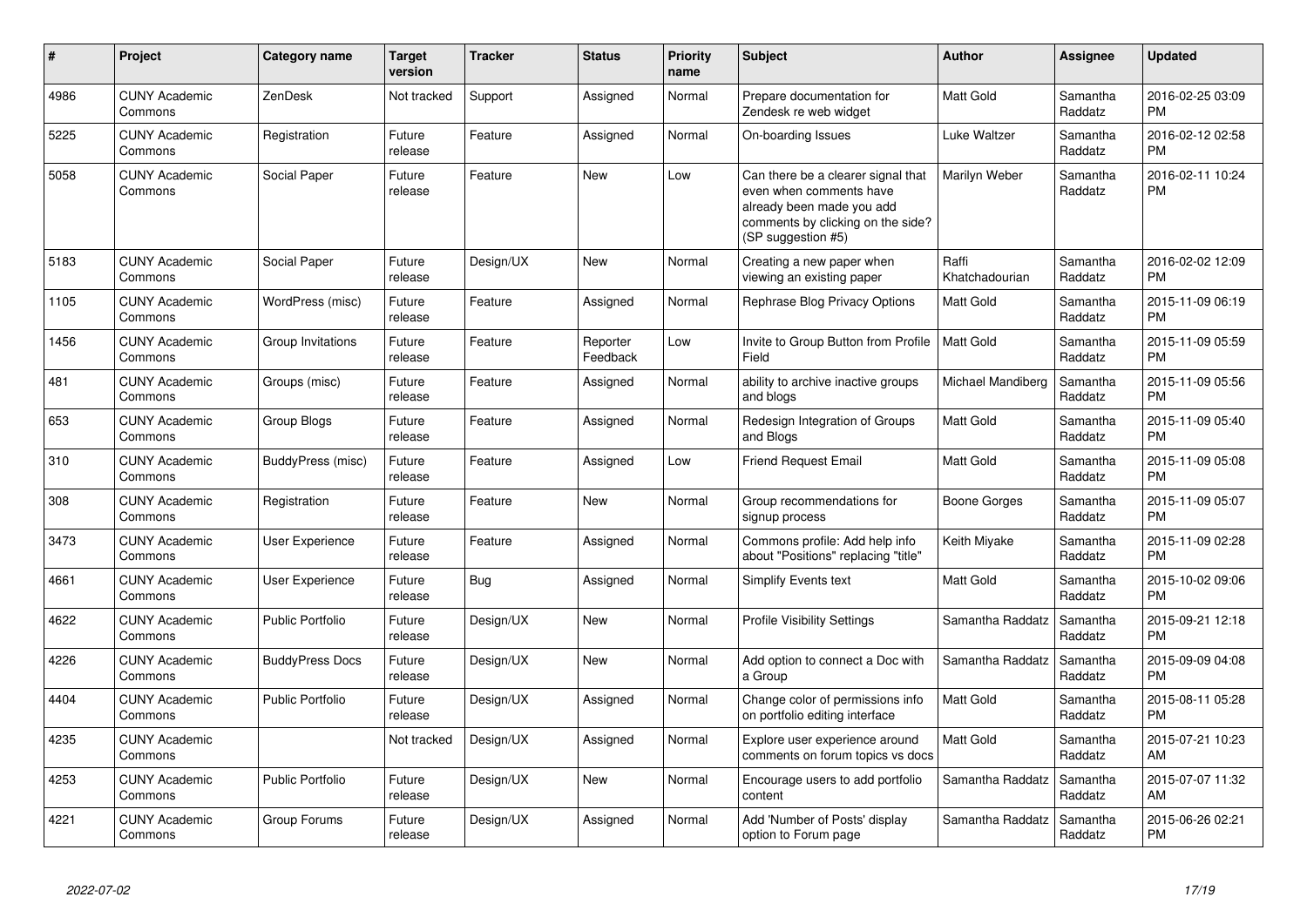| #     | Project                         | Category name               | <b>Target</b><br>version | <b>Tracker</b> | <b>Status</b>        | Priority<br>name | Subject                                                                                                                                      | Author                        | <b>Assignee</b>     | <b>Updated</b>                |
|-------|---------------------------------|-----------------------------|--------------------------|----------------|----------------------|------------------|----------------------------------------------------------------------------------------------------------------------------------------------|-------------------------------|---------------------|-------------------------------|
| 4027  | <b>CUNY Academic</b><br>Commons | Commons In A Box            | Not tracked              | Design/UX      | Assigned             | Normal           | Usability review of CBOX update<br>procedures                                                                                                | <b>Matt Gold</b>              | Samantha<br>Raddatz | 2015-05-11 06:36<br><b>PM</b> |
| 3458  | <b>CUNY Academic</b><br>Commons | Groups (misc)               | Future<br>release        | Feature        | Assigned             | Normal           | Filter Members of Group by<br>Campus                                                                                                         | Michael Smith                 | Samantha<br>Raddatz | 2014-09-26 08:32<br><b>PM</b> |
| 10439 | <b>CUNY Academic</b><br>Commons | Design                      | 2.1.0                    | Design/UX      | <b>New</b>           | Normal           | Create Style Guide for Commons                                                                                                               | Sonja Leix                    | Sara Cannon         | 2022-06-28 01:43<br><b>PM</b> |
| 10580 | <b>CUNY Academic</b><br>Commons | Information<br>Architecture | Future<br>release        | Design/UX      | <b>New</b>           | Normal           | Primary nav item review                                                                                                                      | Boone Gorges                  | Sara Cannon         | 2022-06-28 01:29<br><b>PM</b> |
| 5826  | <b>CUNY Academic</b><br>Commons | <b>WordPress Plugins</b>    | Future<br>release        | Support        | Reporter<br>Feedback | Normal           | <b>Remove Subscription Options</b><br>plugin from directory                                                                                  | Sarah Morgano                 | Sarah<br>Morgano    | 2016-10-21 04:14<br><b>PM</b> |
| 2612  | <b>CUNY Academic</b><br>Commons |                             | Not tracked              | Publicity      | Assigned             | Normal           | Pinterest site for the Commons                                                                                                               | local admin                   | Sarah<br>Morgano    | 2016-03-04 11:19<br>AM        |
| 3510  | <b>CUNY Academic</b><br>Commons | Publicity                   | 1.7                      | Publicity      | Assigned             | Normal           | Post on the News Blog re: 'My<br>Commons'                                                                                                    | Micki Kaufman                 | Sarah<br>Morgano    | 2014-10-15 11:18<br>AM        |
| 3511  | <b>CUNY Academic</b><br>Commons | Publicity                   | 1.7                      | Publicity      | Assigned             | Normal           | Social media for 1.7                                                                                                                         | Micki Kaufman                 | Sarah<br>Morgano    | 2014-10-14 03:32<br><b>PM</b> |
| 14787 | <b>CUNY Academic</b><br>Commons | <b>Plugin Packages</b>      | Future<br>release        | Feature        | New                  | Normal           | Creating a "Design" plugin<br>package                                                                                                        | Laurie Hurson                 | scott voth          | 2022-04-27 04:56<br><b>PM</b> |
| 14394 | <b>CUNY Academic</b><br>Commons |                             | Not tracked              | Feature        | <b>New</b>           | Normal           | Commons News Site - redesign                                                                                                                 | scott voth                    | scott voth          | 2021-09-14 10:46<br>AM        |
| 12247 | <b>CUNY Academic</b><br>Commons | Publicity                   | Not tracked              | Support        | <b>New</b>           | Normal           | <b>Screenshot of First Commons</b><br>Homepage                                                                                               | scott voth                    | scott voth          | 2020-01-14 12:08<br><b>PM</b> |
| 11883 | <b>CUNY Academic</b><br>Commons | Help/Codex                  | Not tracked              | Support        | <b>New</b>           | Normal           | Need Embedding Help Page<br>Update (Tableau)                                                                                                 | Anthony Wheeler               | scott voth          | 2019-09-24 08:49<br>AM        |
| 9908  | <b>CUNY Academic</b><br>Commons |                             | Not tracked              | Feature        | New                  | Normal           | Is it possible to send email<br>updates to users (or an email<br>address not on the list) for only a<br>single page AFTER being<br>prompted? | <b>Michael Shields</b>        | scott voth          | 2018-06-11 01:34<br><b>PM</b> |
| 6115  | <b>CUNY Academic</b><br>Commons | Publicity                   | Not tracked              | Feature        | Assigned             | Normal           | create digital signage for GC                                                                                                                | <b>Matt Gold</b>              | scott voth          | 2016-10-11 10:09<br><b>PM</b> |
| 636   | <b>CUNY Academic</b><br>Commons | WordPress (misc)            | Not tracked              | Support        | Assigned             | Normal           | Create Lynda.com-like Table of<br>Contents for Prospective Tutorial<br>Screencasts                                                           | <b>Matt Gold</b>              | scott voth          | 2016-02-23 03:12<br><b>PM</b> |
| 3565  | <b>CUNY Academic</b><br>Commons | My Commons                  | Not tracked              | Documentation  | New                  | Normal           | Load Newest inconsistencies                                                                                                                  | Chris Stein                   | scott voth          | 2015-11-09 01:16<br><b>PM</b> |
| 4222  | <b>CUNY Academic</b><br>Commons | User Experience             | Future<br>release        | Design/UX      | New                  | Normal           | Add information to 'Delete<br>Account' page                                                                                                  | Samantha Raddatz   scott voth |                     | 2015-06-26 11:35<br>AM        |
| 3524  | <b>CUNY Academic</b><br>Commons | Documentation               | Not tracked              | Documentation  | Assigned             | Normal           | Post describing all you can do<br>when starting up a new blog/group                                                                          | Matt Gold                     | scott voth          | 2014-10-04 12:56<br><b>PM</b> |